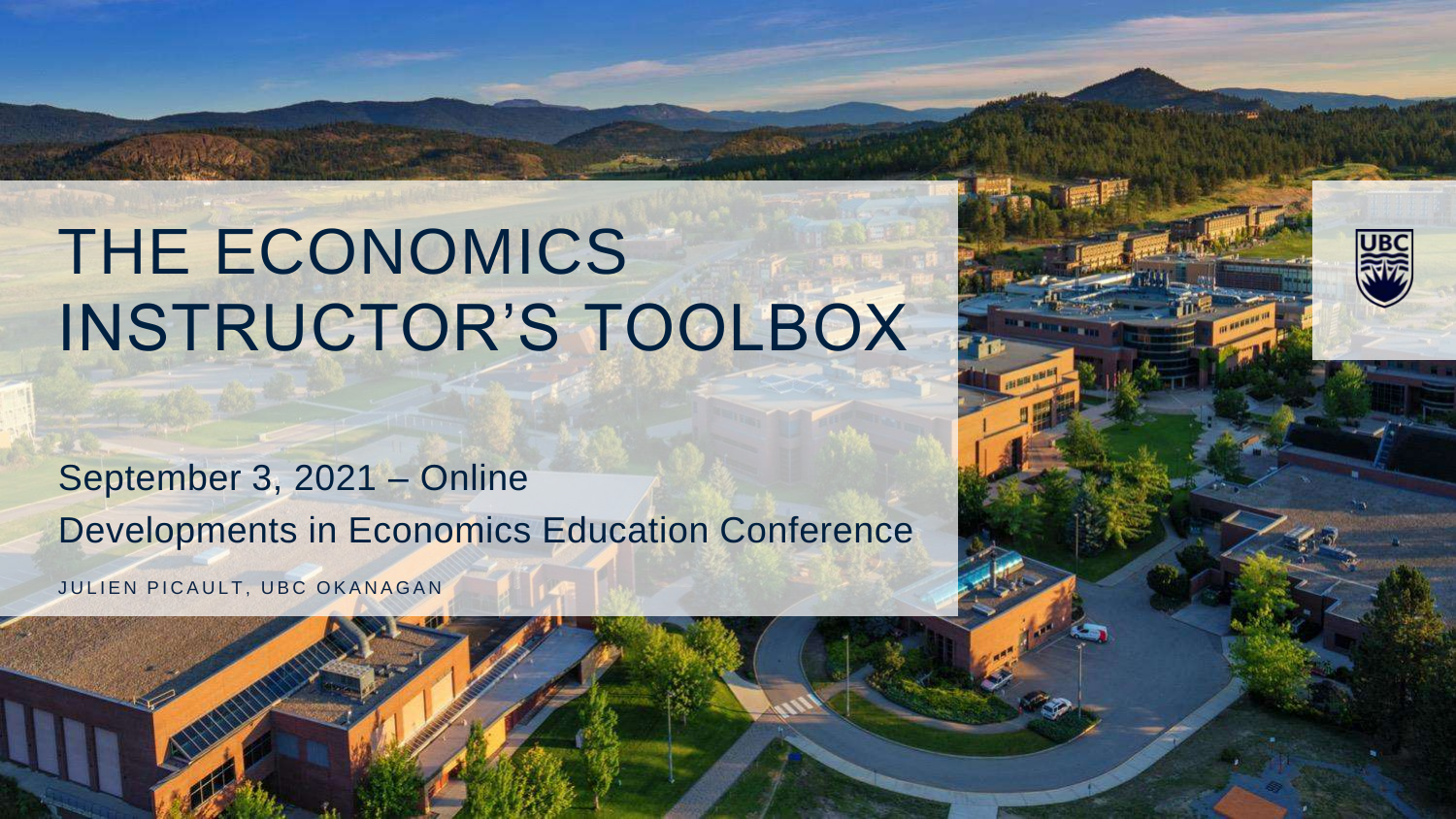### INTRODUCTION – NEW GENERATIONS – SAME TEACHING?

- Beginning with "millennials", authors see a change in student body (Carrasco-Gallego 2017, Leinberger 2015, Litzenberg 2010 and Morreale & Staley 2016).
	- Different skillset than older cohorts weaker in learning-related skills.
	- Teaching millennials requires a different teaching style.
- Traditional "chalk and talk" lectures are still the predominant lecture method (Asarta et al. 2021, Watts & Schaur 2011).
	- Asarta et al. 2021, 76% to 83% of instructors rely on traditional lectures.
		- 83% in 2010 data, Similar since 1985.
		- Inertia in the profession (pre-COVID).
	- No incentive from departments to change practice.
	- Usually large time investment/costs when changing teaching practice.

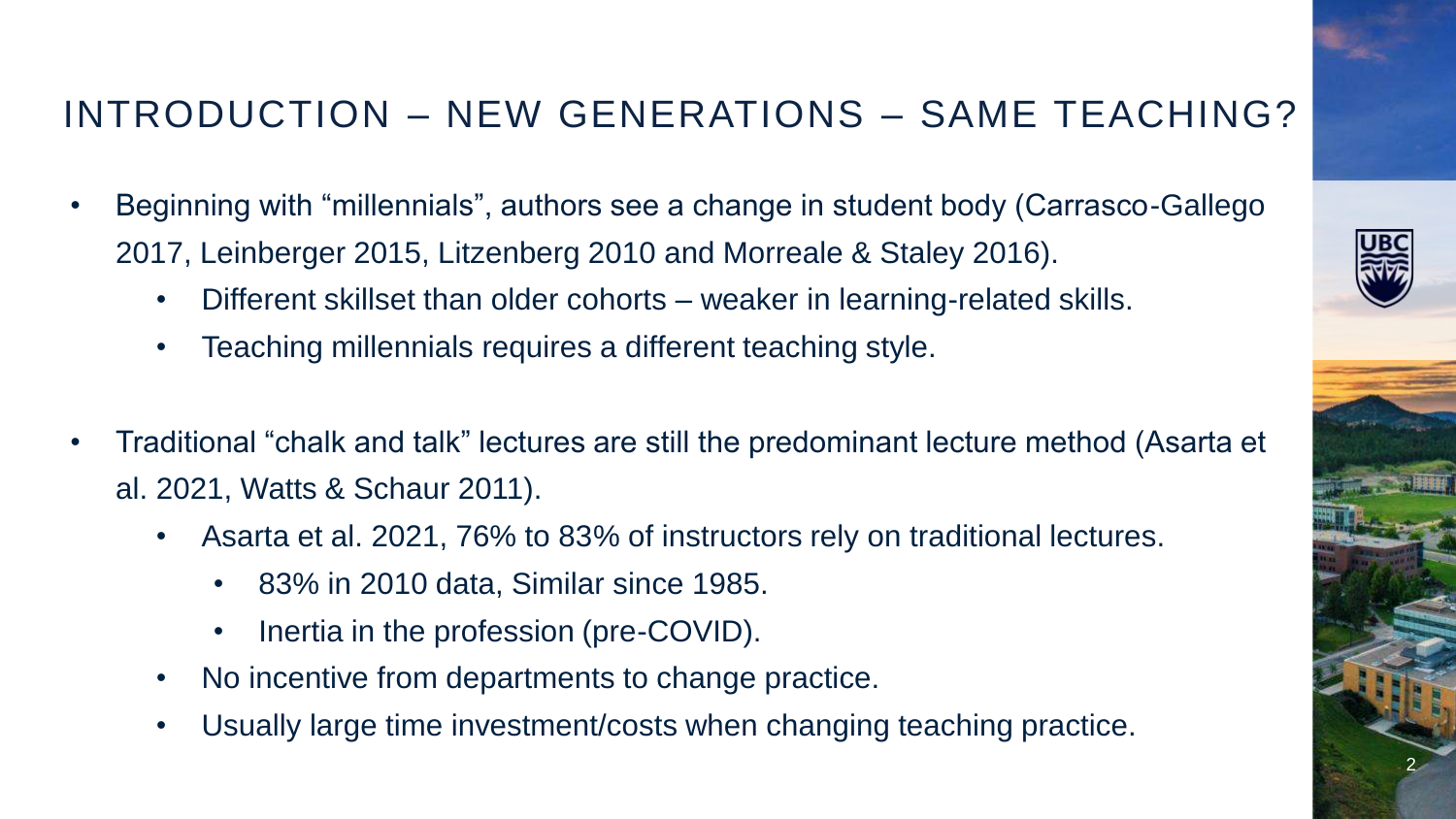## INTRODUCTION – NEW TEACHERS – WHAT RESOURCES?

- Most Ph.D. programs do not include pedagogical courses and graduates usually have no or very little experience with teaching.
	- Teaching graduate students and Assistant Prof. have higher opportunity cost of time.
	- Most economics instructors are not familiar with the Econ Ed Literature.
- Resources exist in the economics education literature.
	- Papers such as Becker & Watts (1995) review teaching tools.
	- No thorough recent review  $-$  goal of this paper was to do it.

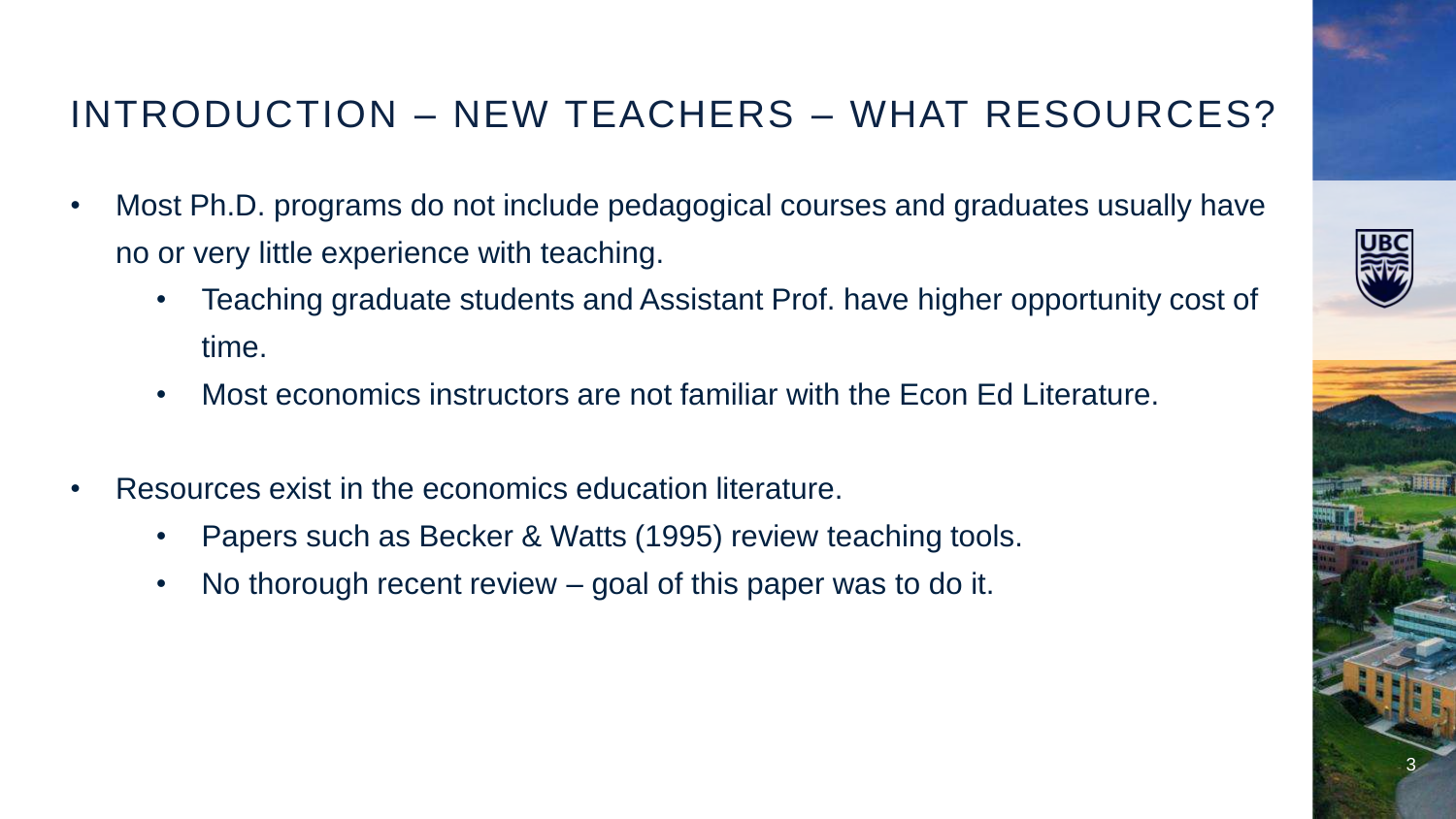### INTRODUCTION – THE WEBSITE – THE MISSION

- Beside the IREE (2019) paper, the Economics instructor's Toolbox is also available as a website (Picault, 2021): [https://www.theecontoolbox.com/.](https://www.theecontoolbox.com/)
- Advantages of the website:
	- Allows for regular updates of content.
	- More accessible for instructors not familiar with the literature.
	- Easier to navigate.
- Paper and website are not exhaustive, but thorough review more than 200+ papers reviewed. Goal is to:
	- Present options, not to choose for instructors No ranking.
	- Expose the work of innovative instructors.

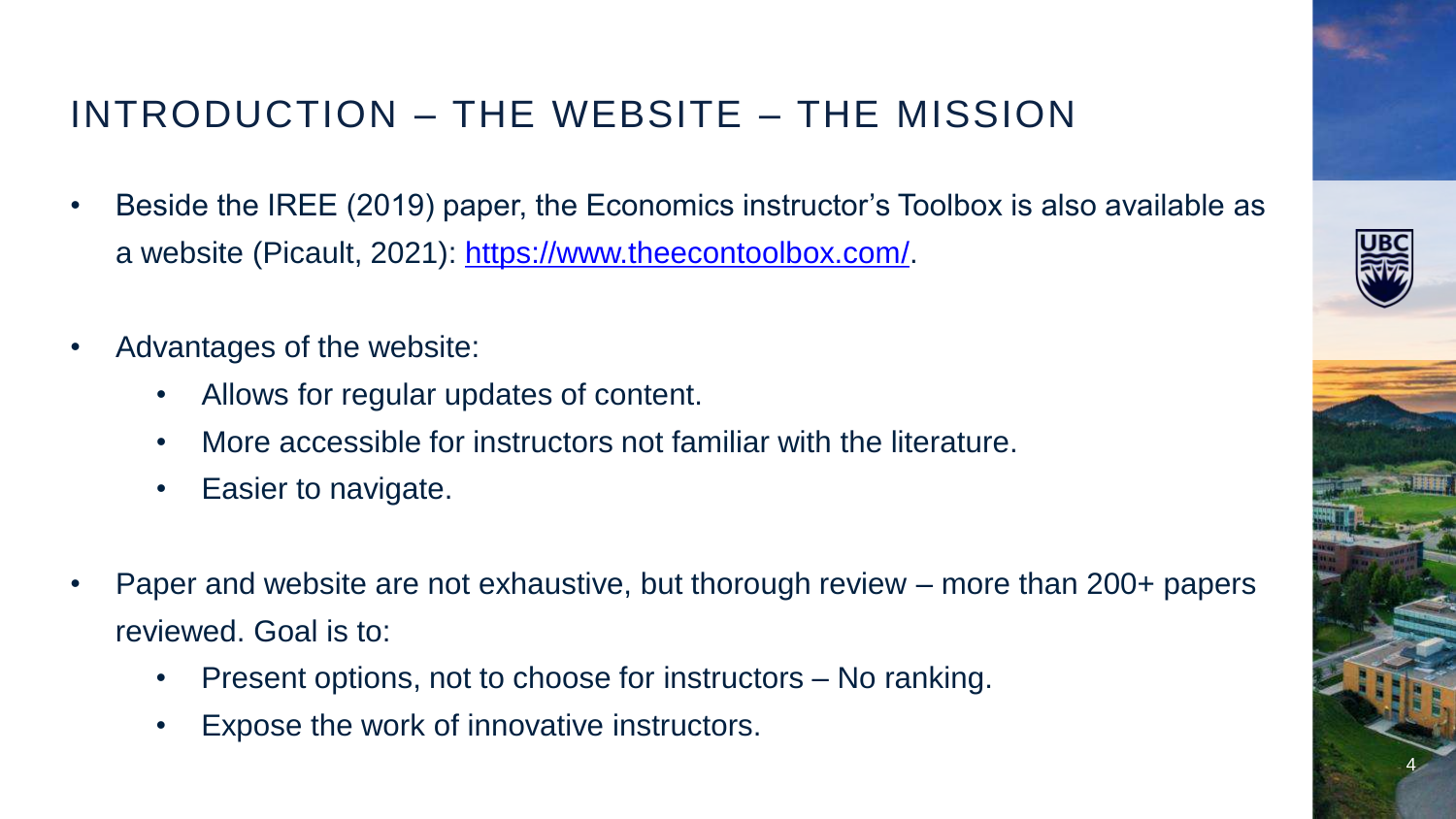## INTRODUCTION

### **Today's discussions**

- What do we know about most common practices?
	- Slides
	- Flipped Classroom
	- Social Media
- What are the trends?
- What are some of the innovation shared by economics instructors?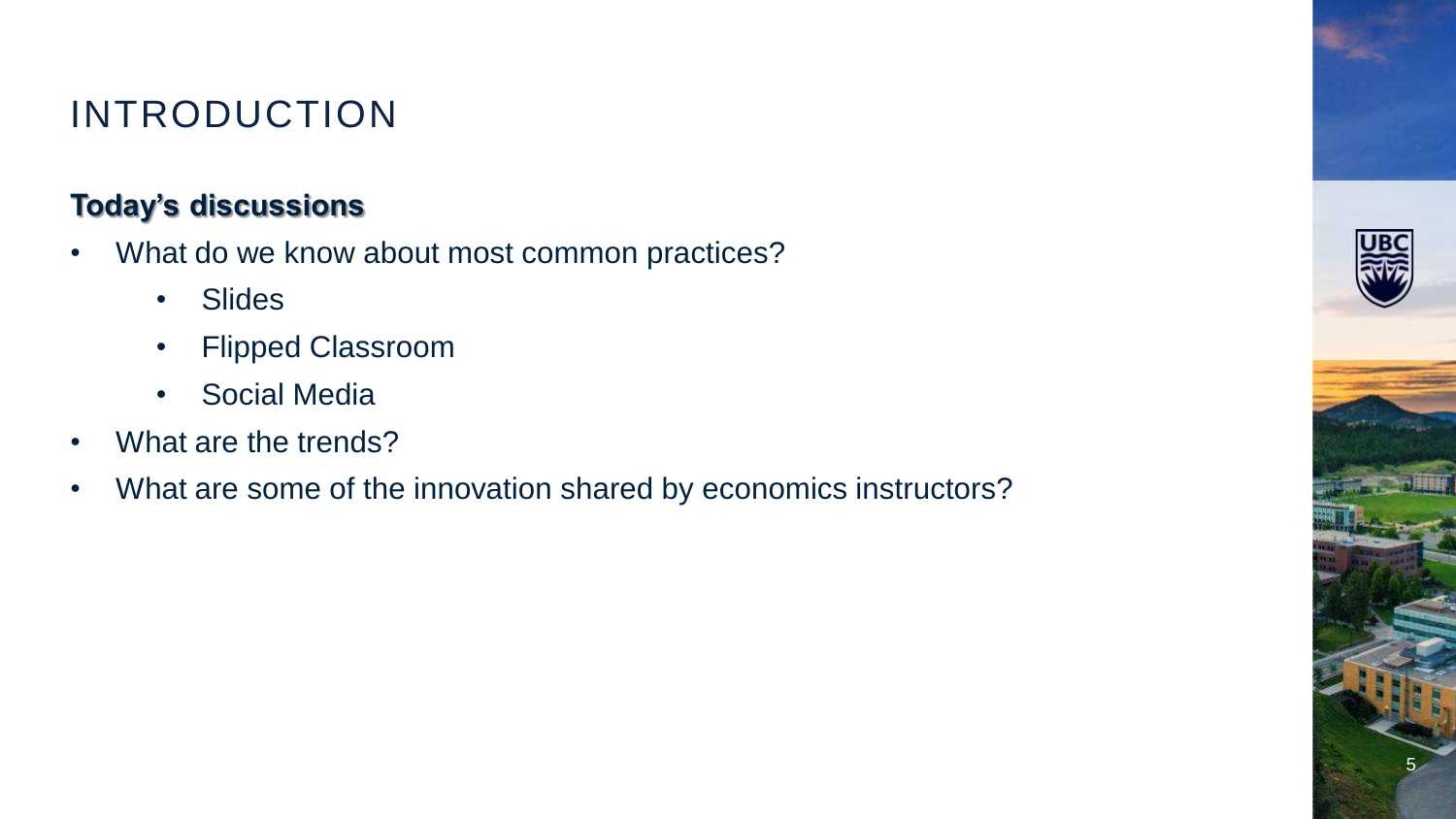## MOST COMMON PRACTICES

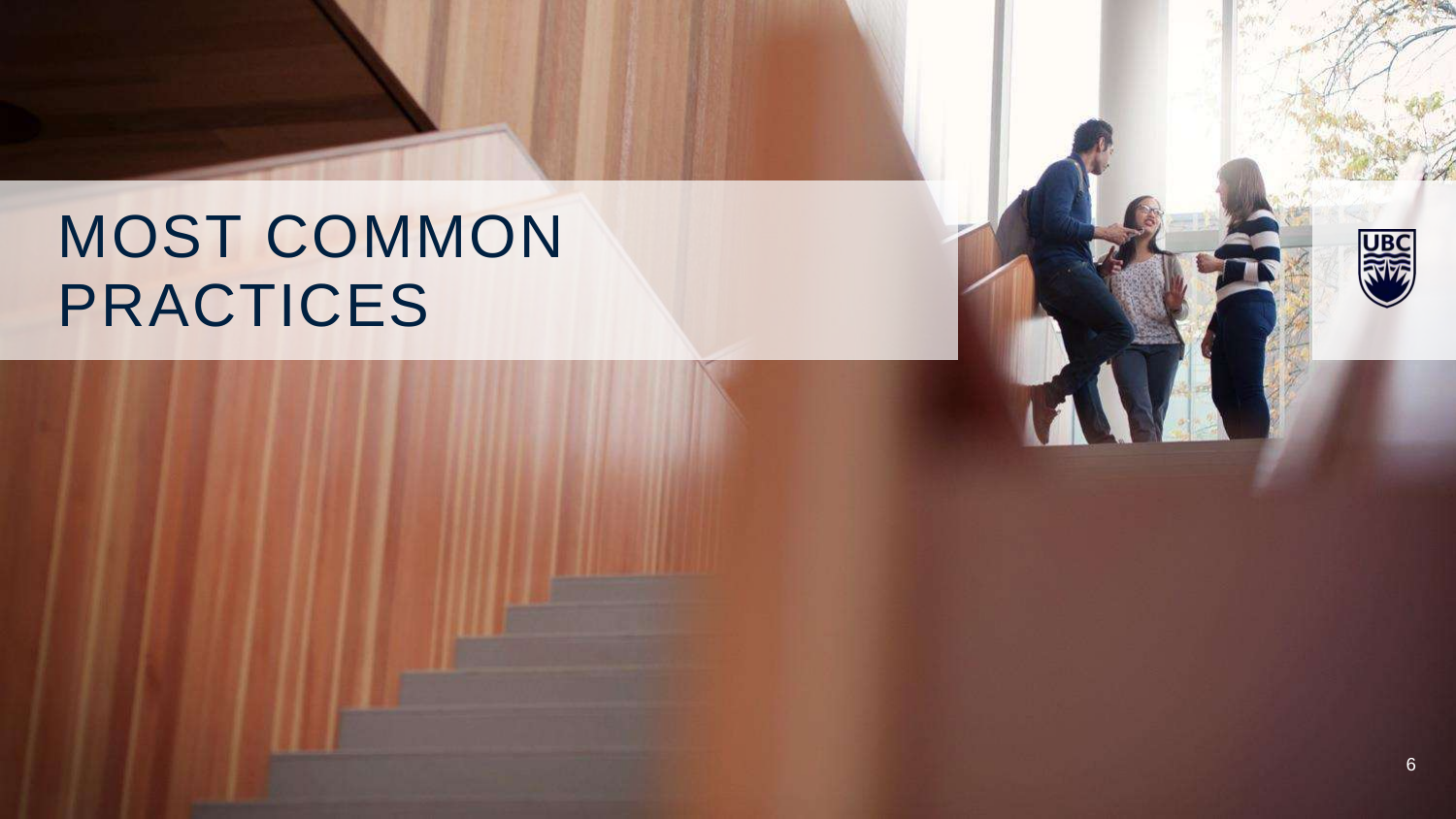## POWERPOINT PRESENTATIONS



器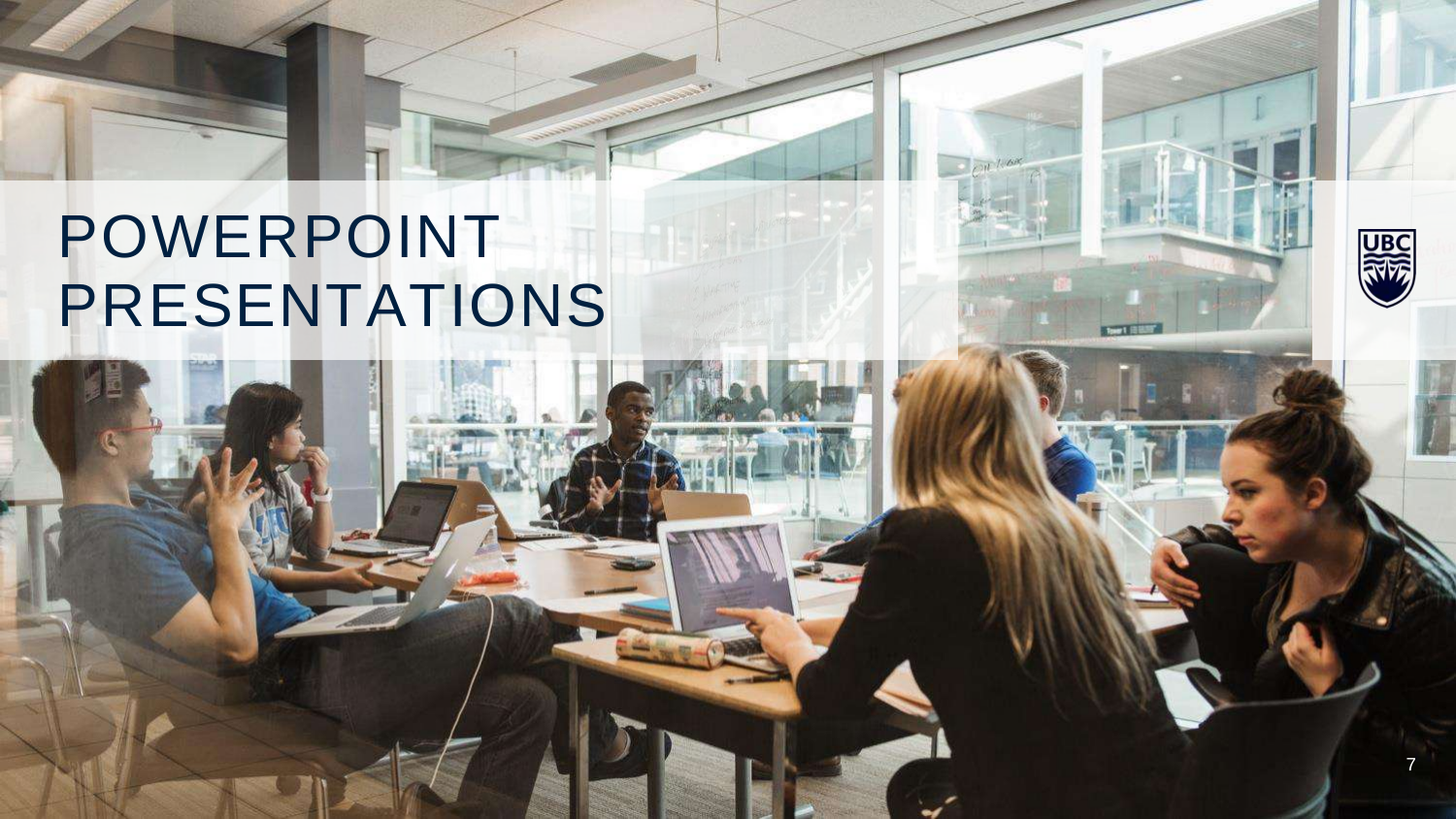### POWERPOINT PRESENTATIONS

- Pre-Covid, the norm in economics instructions was still "traditional lecture with a chalkboard and/or whiteboard" (Asarta et al. 2021).
- PPTs are increasingly used by instructors but may not be the norm, yet
	- In 2020, PPTs were used 50% of the time, while it was only 22% in 2010 (Asarta et al. 2021, Watts & Schaur, 2011).
	- In 2010, availability of projectors was suggested as a main explanation of the low-use, but it is not the case anymore as projectors are widely available.
	- With COVID-19, we could expect this number to keep increasing.
- Should instructors post slides?

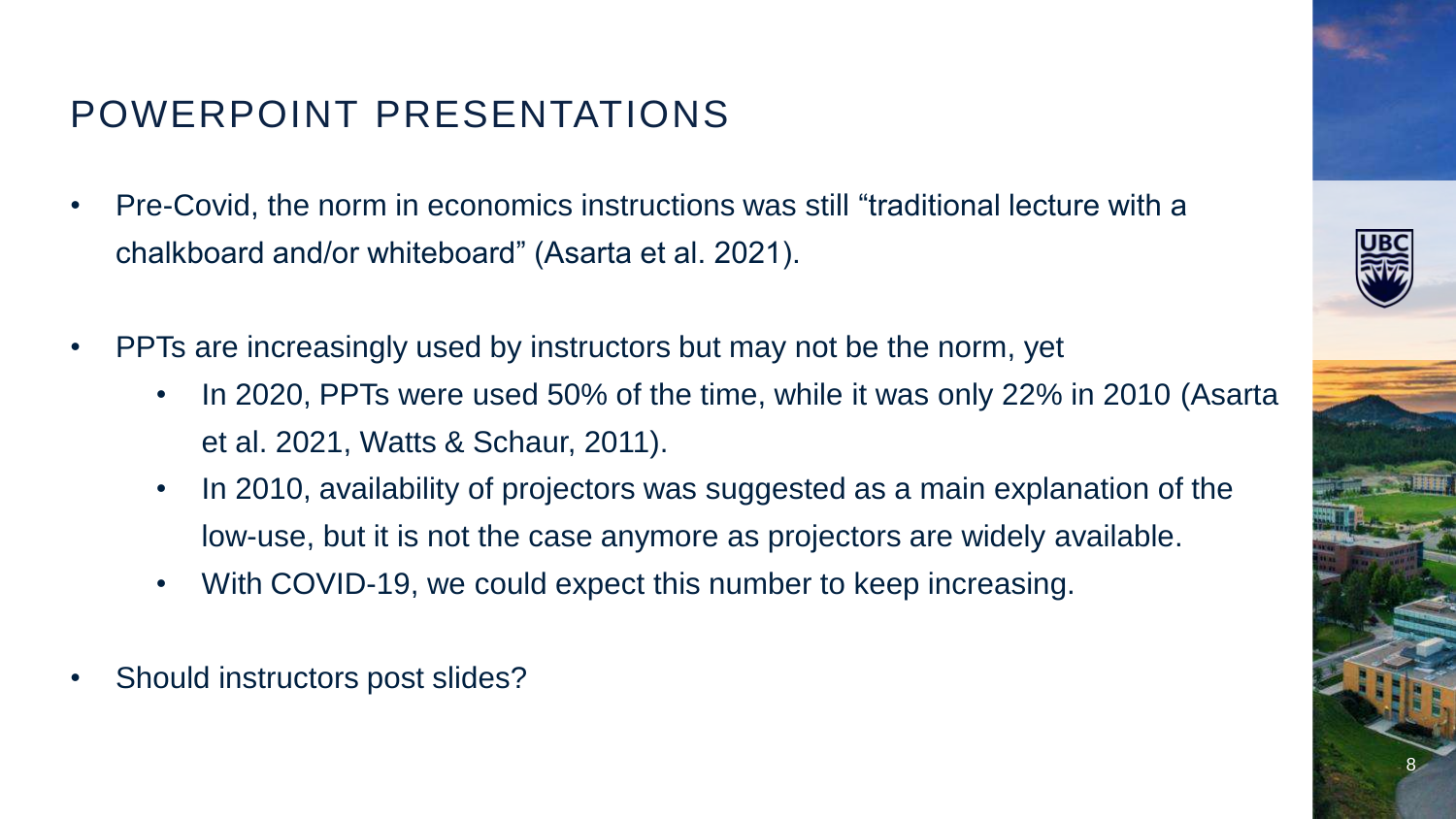### SHOULD ECONOMICS INSTRUCTORS POST SLIDES?

- Lecturing with PowerPoint presentations is more effective (Clark 2008).
	- A more stimulating and accessible learning environment for students.
	- PowerPoint presentation are no substitutes for a lecture  $\rightarrow$  Complementary tool.
	- PowerPoint slides most effective when students can download them before the lecture (Grabe 2005, Grabe et al. 2005 and Chen & Lin 2008).
- Most in the literature find no significant effect of slide availability on student performance (Garrett, 2015). However, some studies conclude otherwise:
	- Positive effects on students' performance that have less than a perfect attendance (Harmon et al. 2015).
	- Negative effects on student performance (Worthington & Levasseur, 2015 and León & García-Martínez, 2021).
	- Positive for students high on self-efficacy and males, and negative for students low on self-efficacy and female (Zdaniuk et al., 2019).

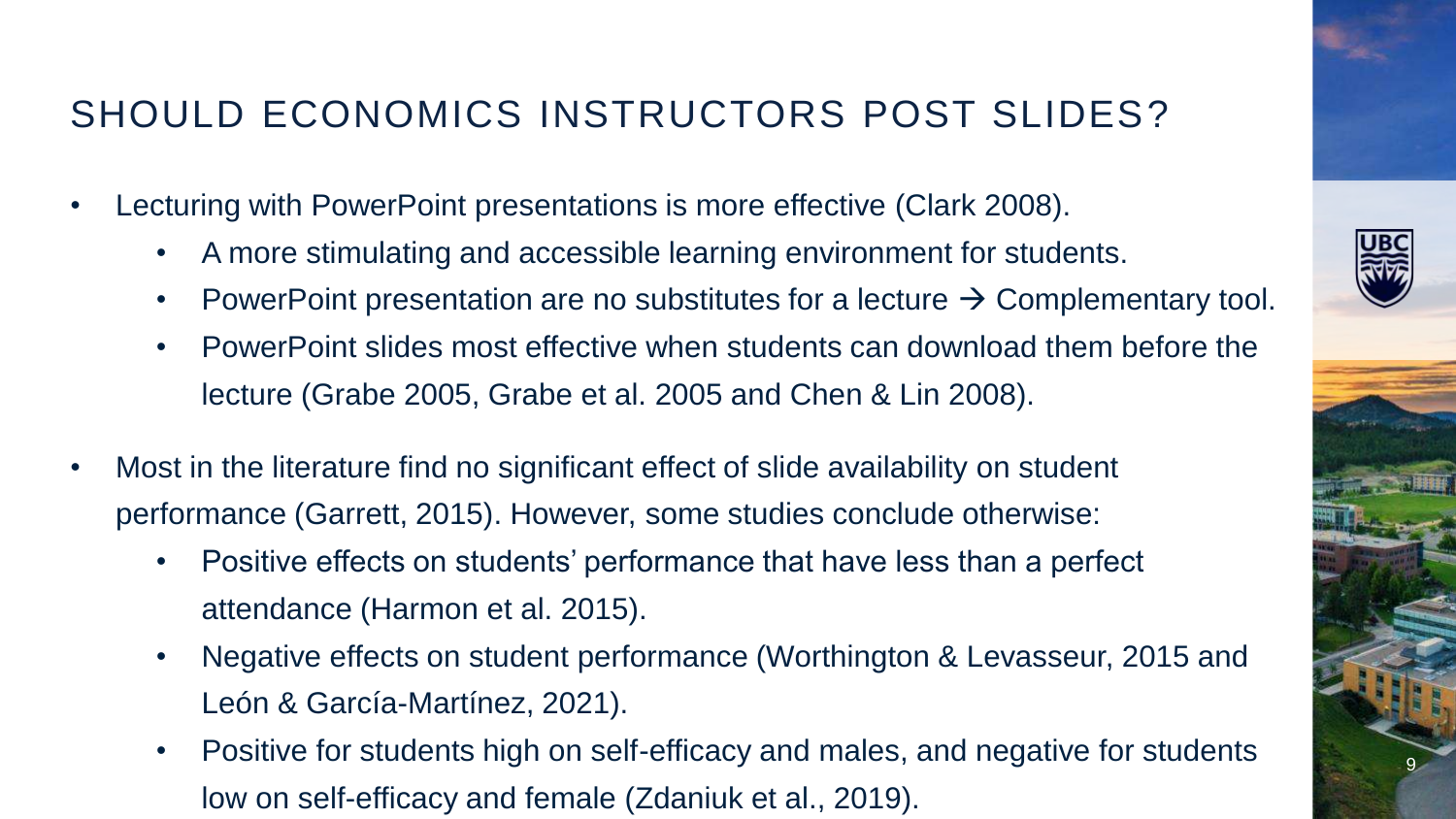### SHOULD ECONOMICS INSTRUCTORS POST SLIDES?

- Effects of posting slides on class attendance  $\rightarrow$  No consensus in literature.
	- Some report positive effects (Chen & Lin 2008 and Harmon et al. 2015).
	- Worthington & Levasseur (2015) reports no effect.
	- Some report negative effects (Debevec et al. 2006, Frank et al. 2009 and Weatherly et al. 2003, León & García-Martínez, 2021).
		- "Many students claimed that access to online notes played a "Very Significant" role in their voluntary absences" (Grabe et al. 2005).
- Why is the effect on class attendance that important?
	- because class attendance is the *strongest predictor* of final grade (Chu & Kuo, 2012, Credé et al., 2010, and Debevec et al. 2006).
		- Not as true when attendance is forced.

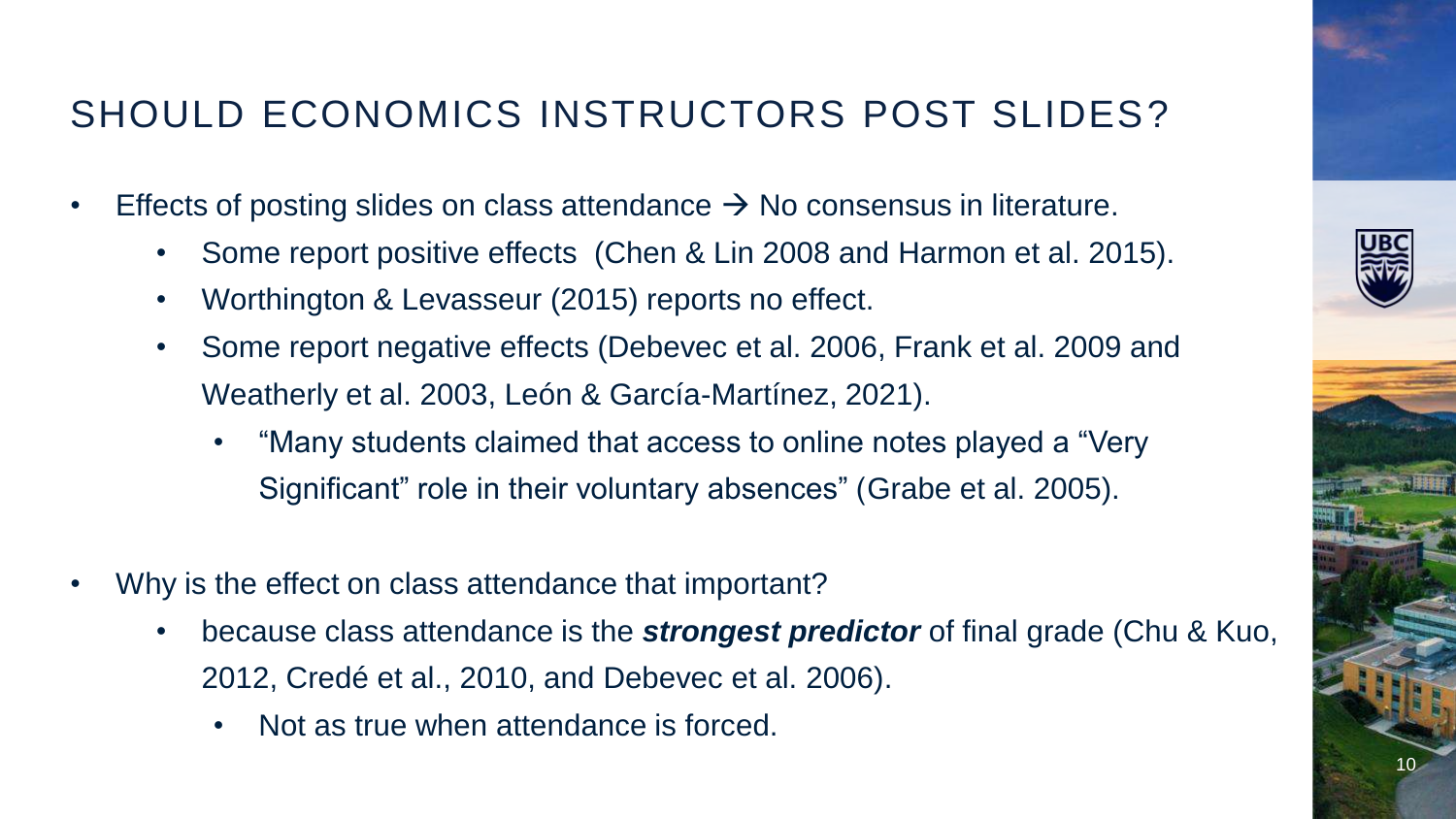## WHAT MAKES A POWERPOINT EFFECTIVE?

- Design of PowerPoint presentations is crucial for effectiveness (Vazquez & Chiang, 2014).
	- Bad design may explain why some find negative effect.
	- Visual appearance of slides is *Key* to effectiveness.
- Vazquez & Chiang (2014) recommend to remove all the unnecessary information.
	- Choose carefully images.
	- Use full-pages images.
	- Text reduced to most important information.
- Garrett (2015) shows that students download more frequently slides with "a large number of concise bullet points".

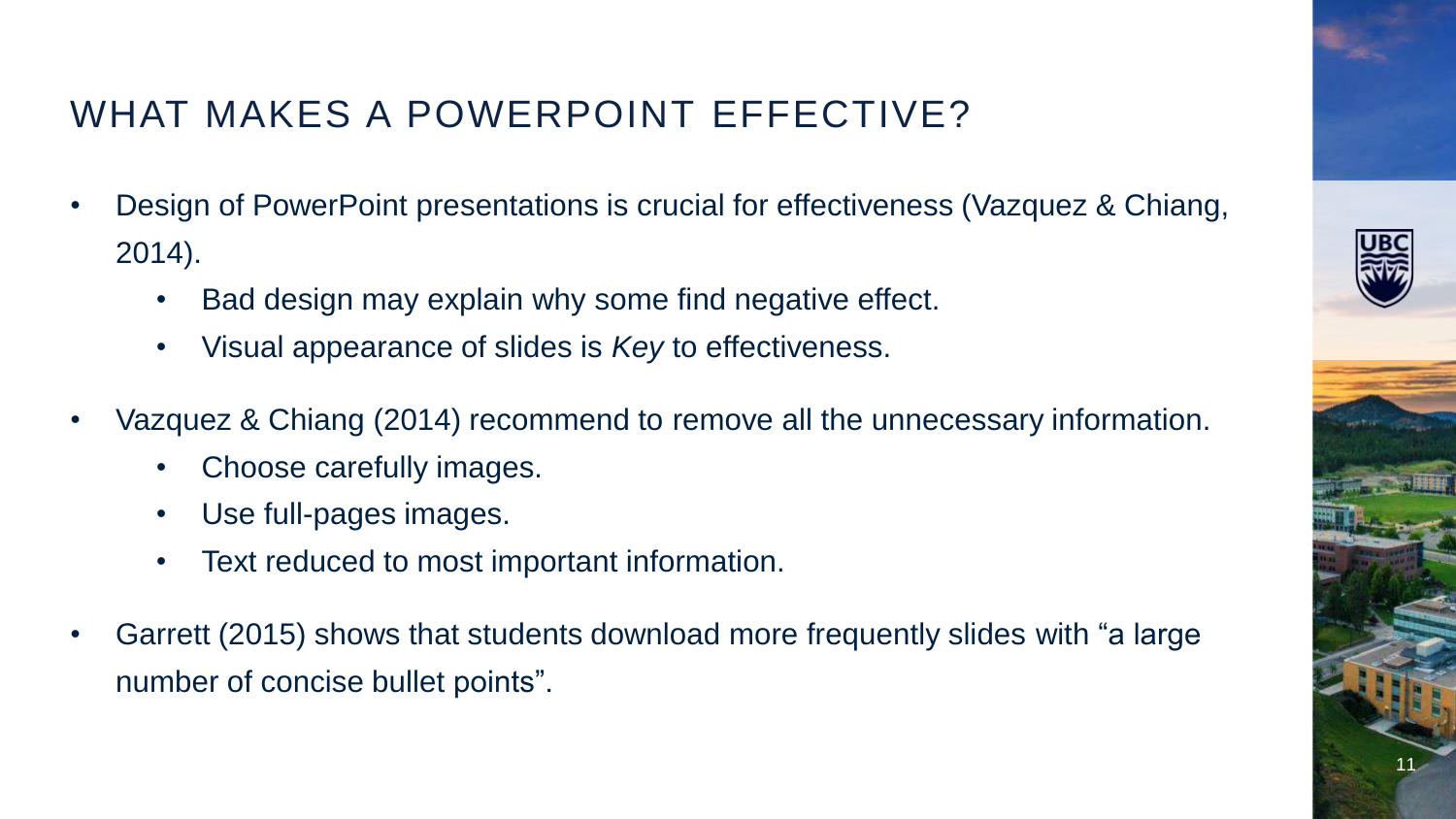## FLIPPED CLASSROOM

**UBC**<br>RWS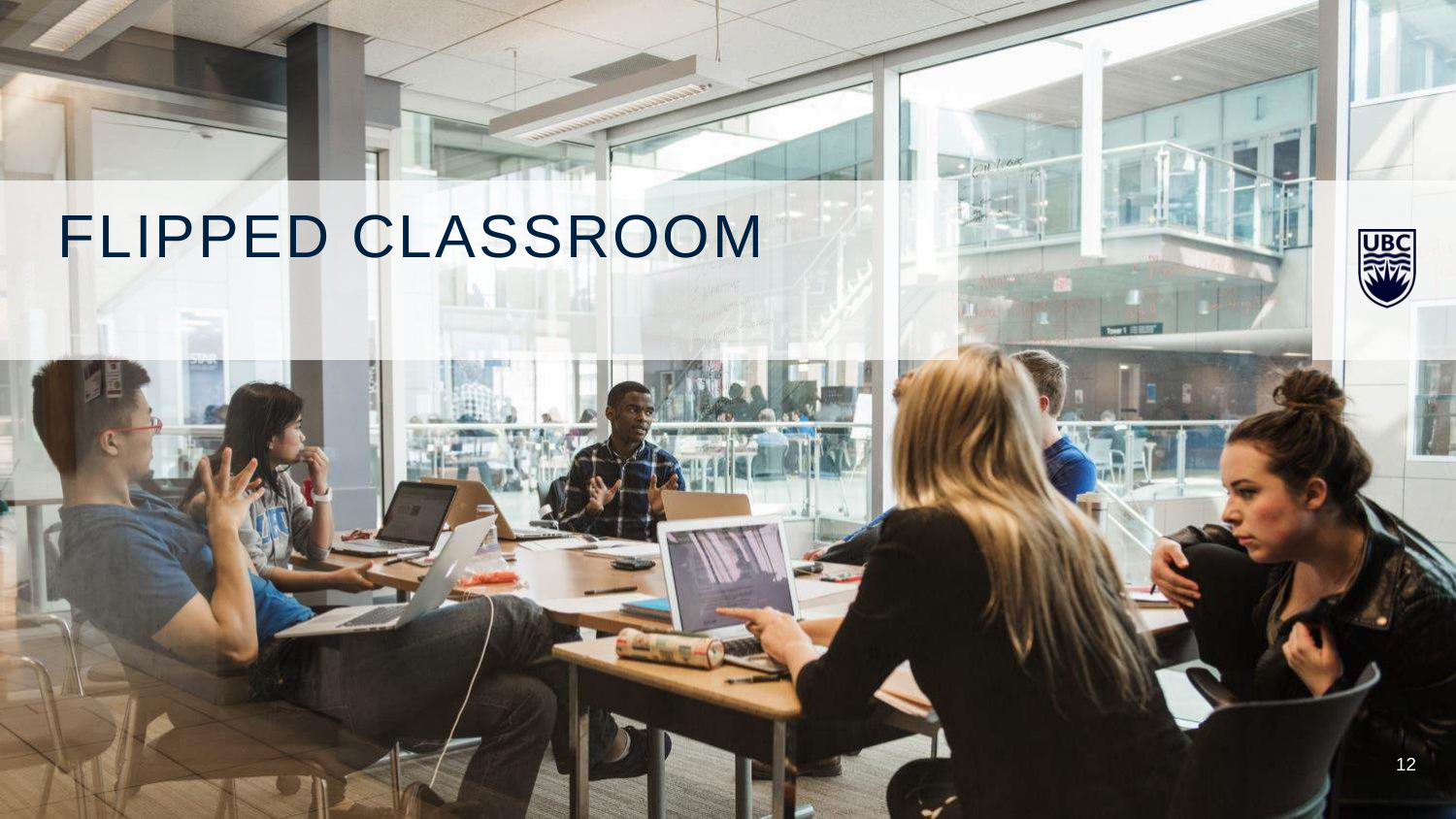### WHAT IS A FLIPPED CLASSROOM?

- Flipped Classroom:
	- Students study course material prior to coming to class.
	- Class time is devoted to activities.
		- exercises, discussions and experiments.
- Does class size matter?
	- No, evidence of successful flipping from small to very large class size.
		- Caviglia-Harris (2016) 27 students.
		- Vazquez & Chiang (2015) 900+.
- Student response?  $\rightarrow$  typically react positively (Roach, 2014).
	- 76% reported that flipped classroom helped them learn.
	- 94% appreciated the increased interactivity.



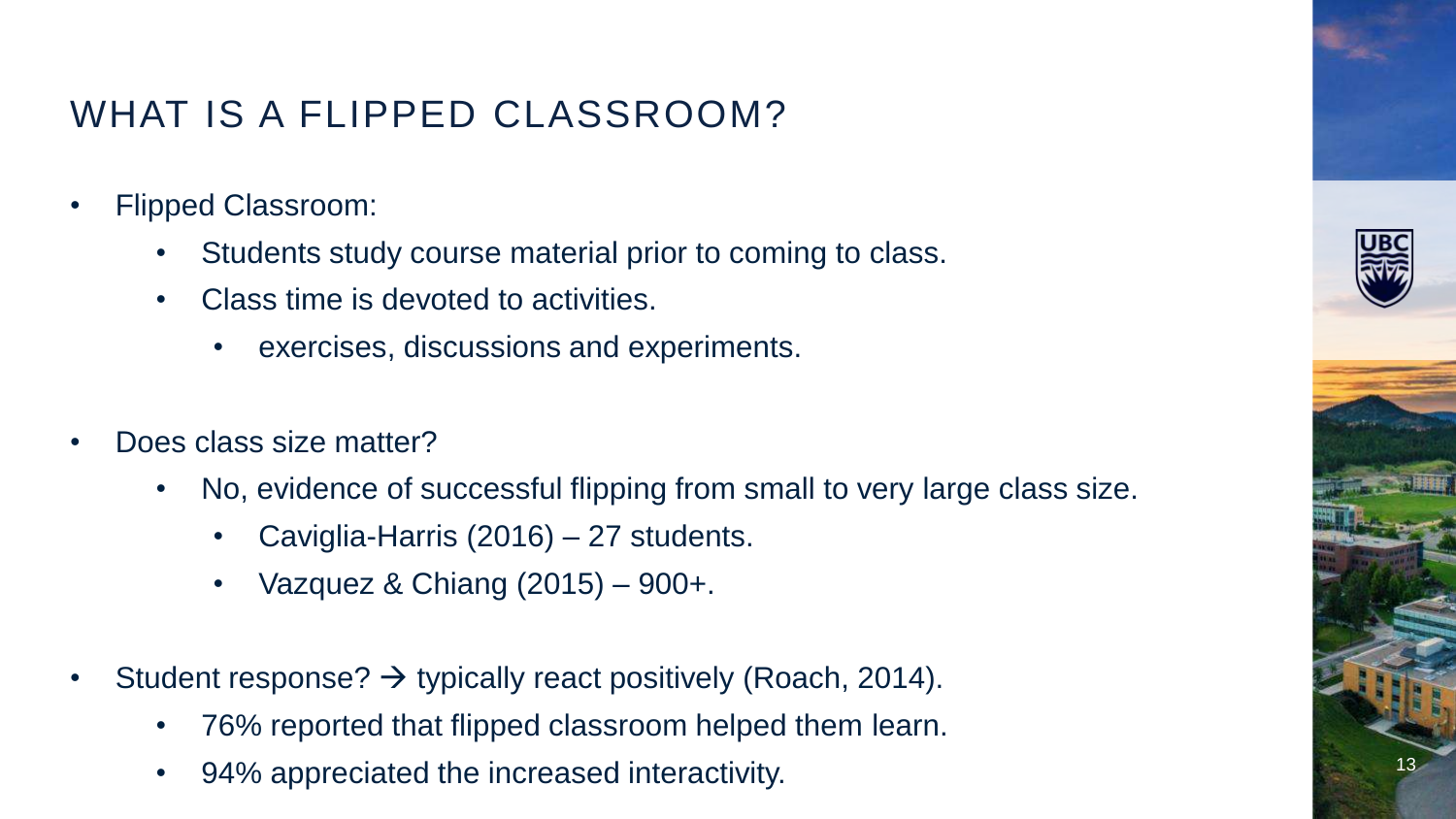### MULTIPLE MODELS

- Not necessarily all or nothing. Class can be more or less flipped
	- Partially-flipped or Blended Classroom (20 to 80% flipped).
		- Caviglia-Harris (2016), Lombardini et al. (2018), Olitsky & Cosgrove (2014), Olitsky & Cosgrove (2016), Roach (2014), Wozny et al. (2018).
	- Flipped Classroom (80%+ flipped).
		- Asarta & Schmidt (2017), Balaban et al. (2016), Calimeris & Sauer (2015), Caviglia-Harris (2016), Cosgrove & Olitsky (2020), Craft and Linask (2020), Lombardini et al., (2018), Olitsky & Cosgrove (2016), Singh (2020), Swoboda & Feiler (2016), Vazquez & Chiang (2015), Yamarik (2019).
- Type of resources provided to students:
	- A variety of resources, including textbook, lecture slides and videos.
	- Vazquez & Chiang (2015) reports that students plebiscite (92%) the use of videos over any other resource.

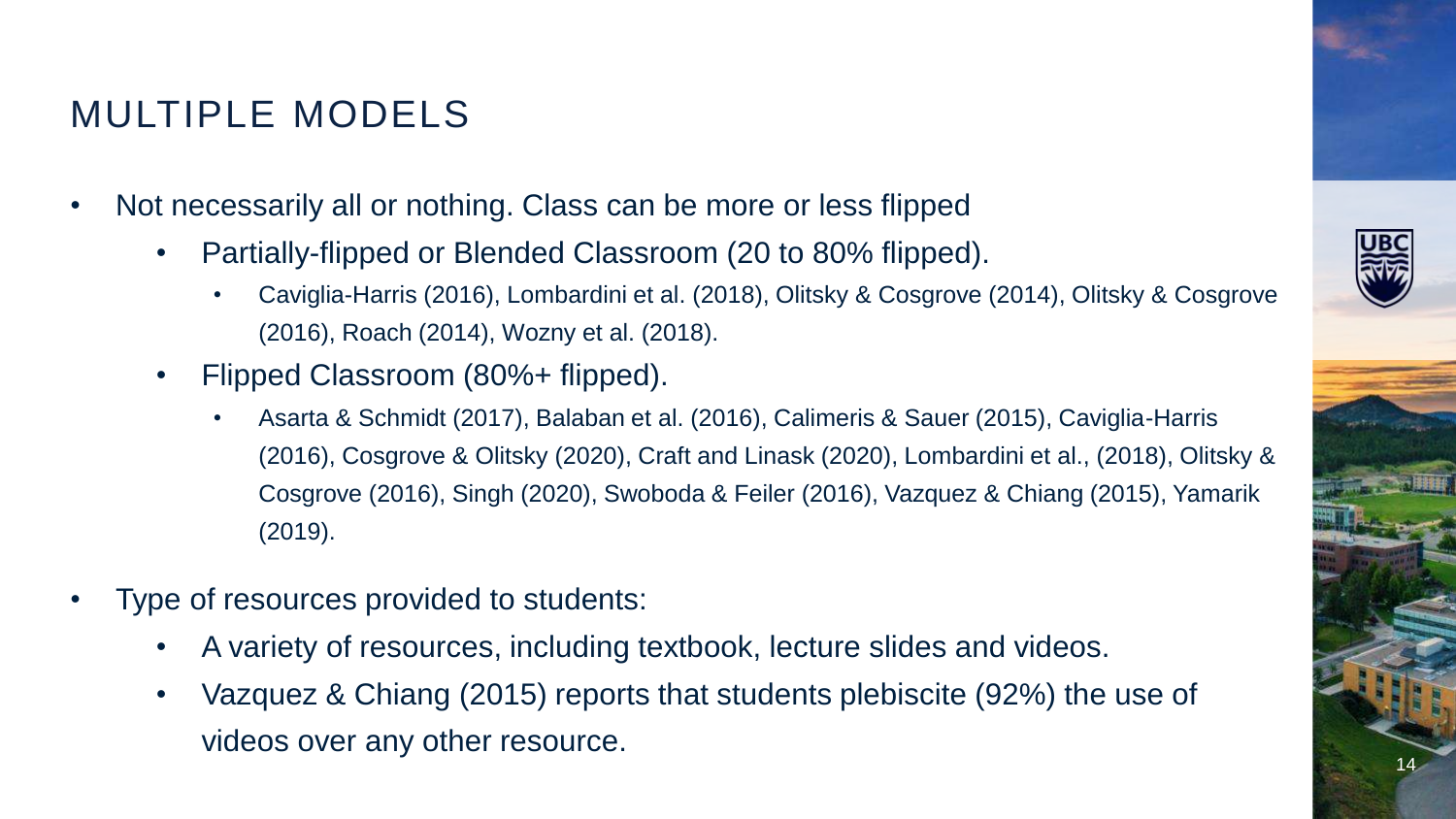### CLASS TIME AND COST OF IMPLEMENTATION

- Does class time matters in the flipped classroom?
	- Joyce et al. (2015) and Rivkin & Schiman (2015) show that **reducing studentsprofessors contact time has a negative effects on student performance**  even when provided with appropriate resources including videos.
	- Lecture time is essential to student learning, time just used differently.
- Large implementation cost to the instructor (Vazquez & Chiang, 2015)
	- Substantial time investment required.
	- To create all the necessary material for one course  $\rightarrow$  6 to 12 months of full-time work.
	- Calimeris & Sauer (2015) confirms the high upfront cost.
- Norman & Wills (2021) suggest flipping one classroom meeting to evaluate whether it works for the instructor and the students.

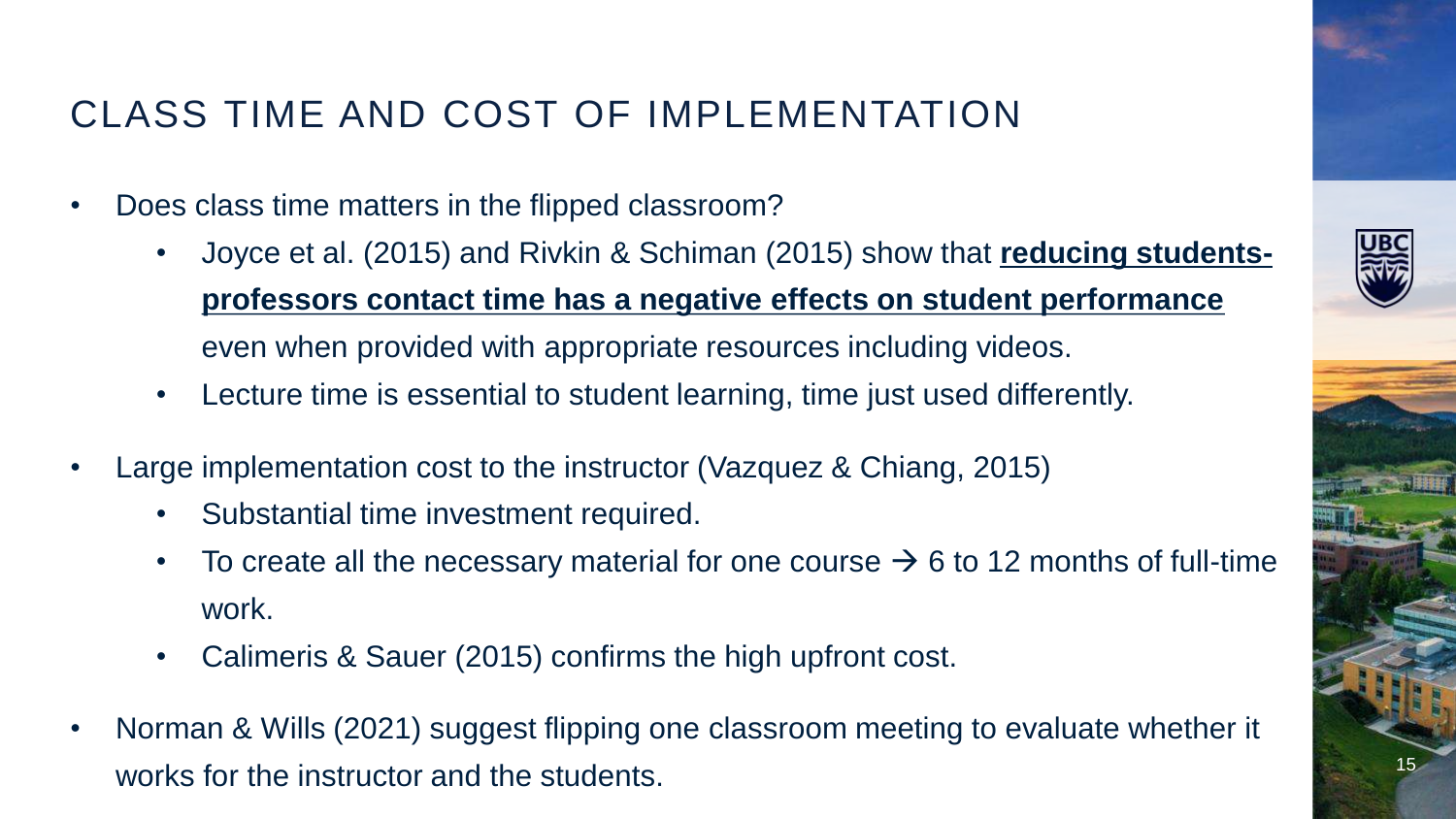### EFFECTIVENESS

- Effectiveness is still debated
	- Some show increased student performance
		- (Balaban, et al., 2016, Calimeris & Sauer (2015), Caviglia-Harris, 2016, Cosgrove & Olitsky, 2020, Olitsky & Cosgrove, 2016, Swoboda & Feiler, 2016, Wozny et al. 2018)
	- Some show non-significant results
		- (Asarta & Schmidt, 2017, Craft & Linask, 2020, Olitsky & Cosgrove, 2014, Roach, 2014, Yamarik, 2019)
	- Lombardini et al. (2018) found significant improvement with the partial flip but not the full flip.
- Not all students affected the same way (Asarta & Schmidt, 2017)
	- Weaker students perform better with "chalk and talk",
	- Average students perform similarly under both methods, and
	- Good students perform better in a flipped environment.

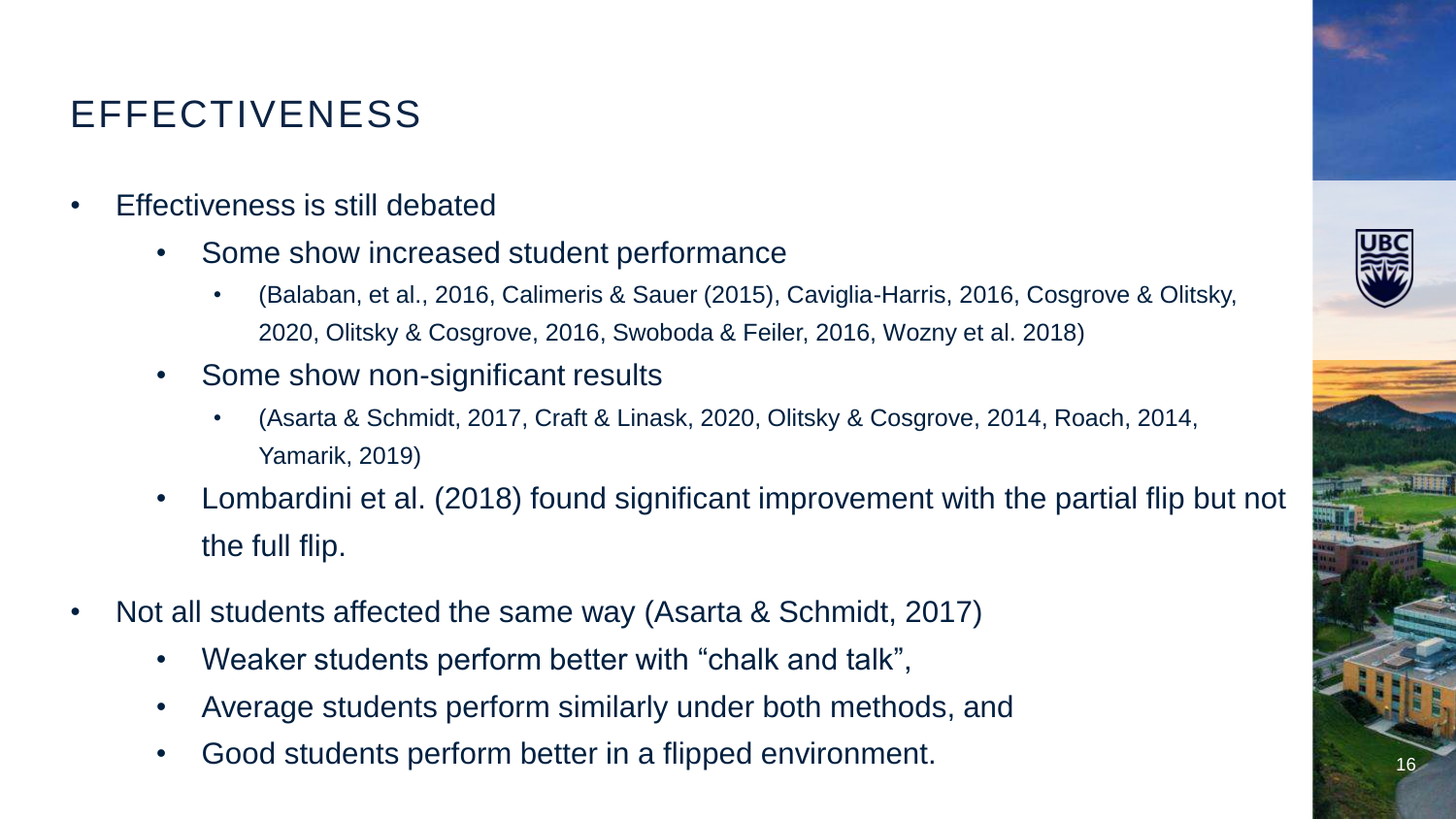## SOCIAL MEDIA

17

器

Town<sup>1</sup>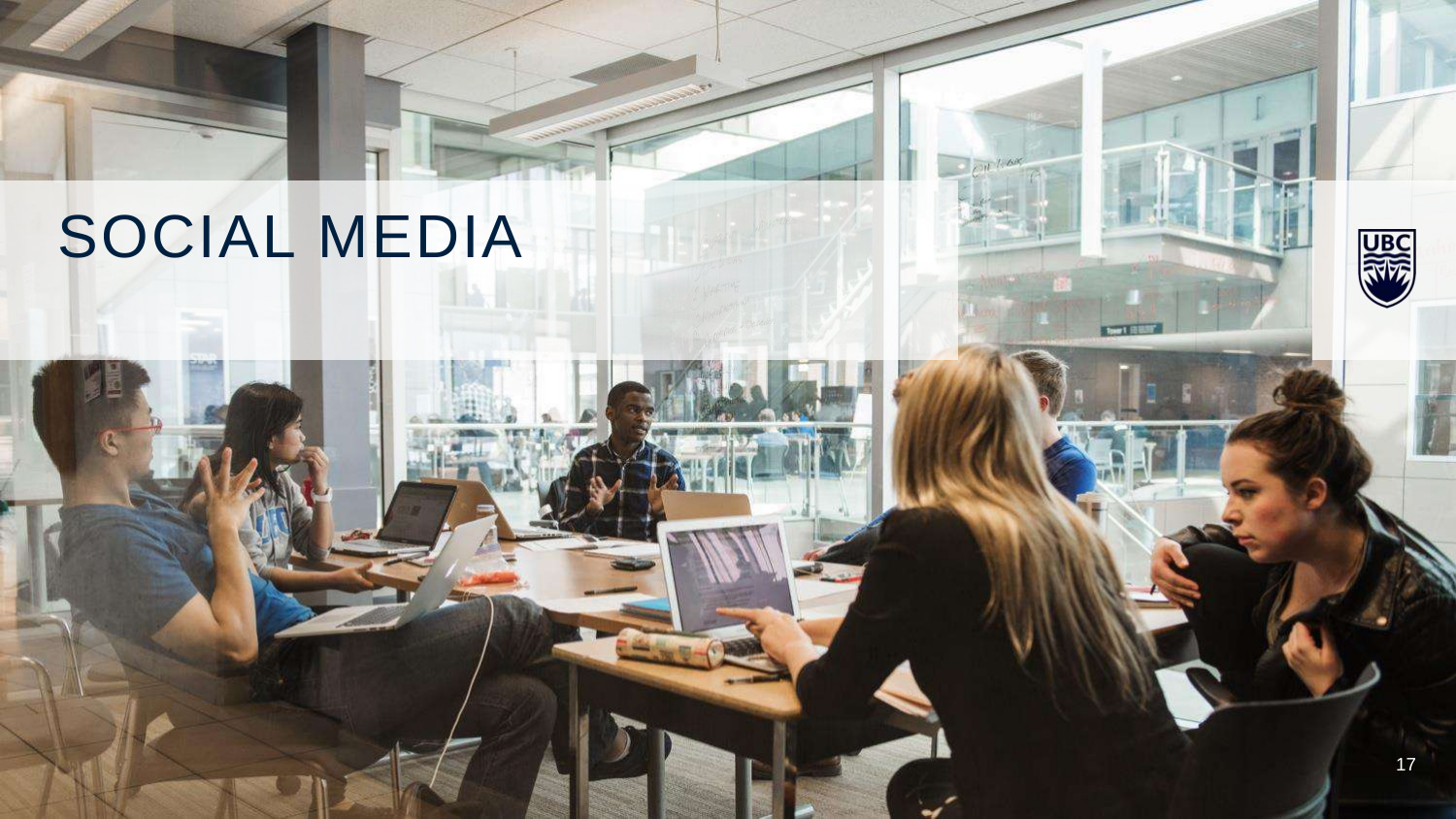### SOCIAL MEDIA

- Usually considered as a distraction, some use it as an instruction tool.
- Some advantages:
	- Free to use (Al-Bahrani, et al., 2015).
	- Easily accessible through cell phones, tablets, and computers.
		- Both students (Al-Bahrani, et al., 2015) and profs (Al-Bahrani, et al., 2017).
- Few experiences reported in the economics education literature.
	- Next slide

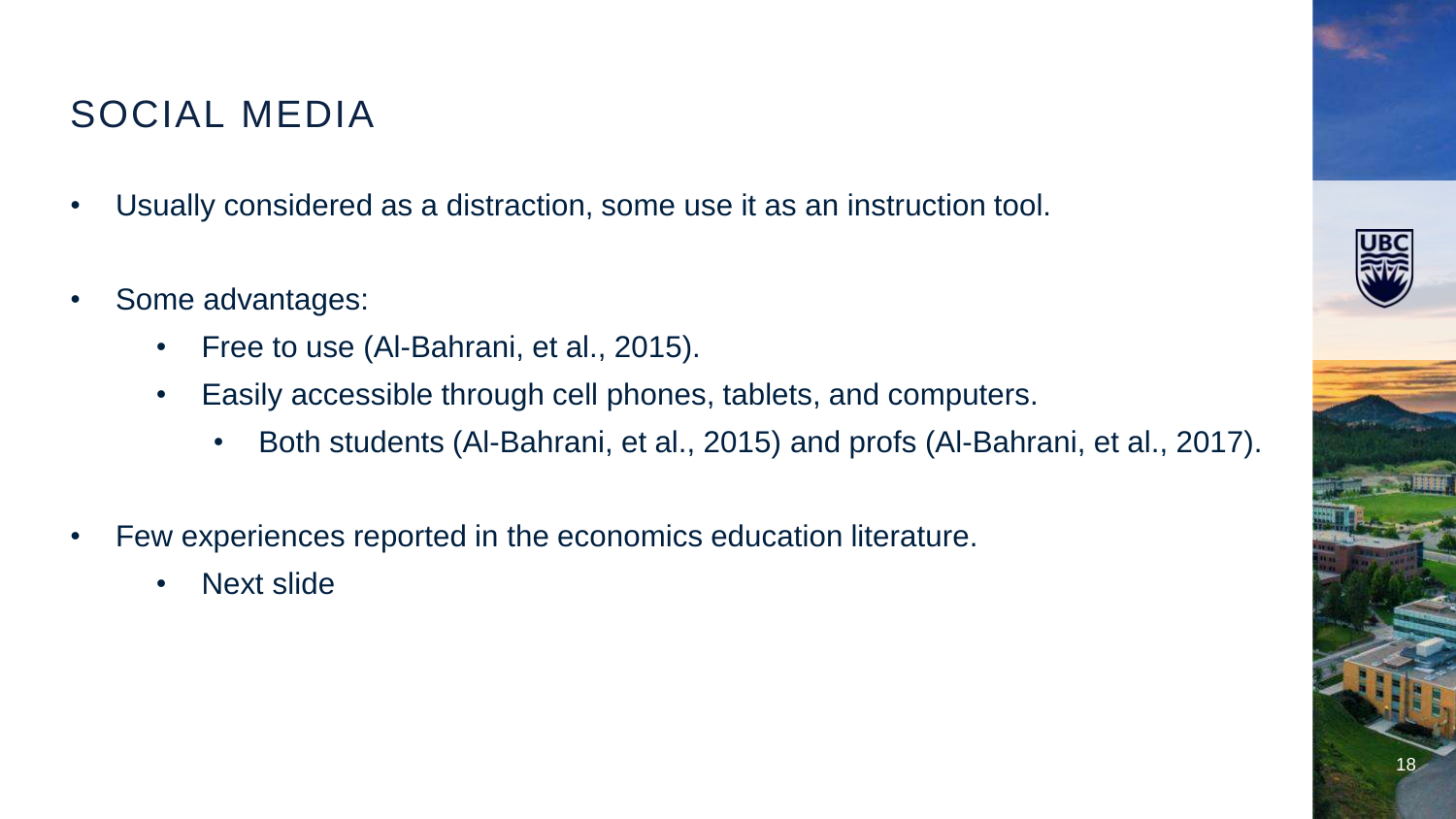## **EFFECTIVENESS**

| <b>Social Media</b>                            | Type of use                                                                                         | <b>Results</b>                                                       | <b>Authors</b>                |
|------------------------------------------------|-----------------------------------------------------------------------------------------------------|----------------------------------------------------------------------|-------------------------------|
| <b>Twitter</b><br>Instagram<br><b>Facebook</b> | Communication<br>with students                                                                      | N/A                                                                  | (Al-Bahrani & Patel,<br>2015) |
| <b>Twitter</b>                                 | Communication<br>with students                                                                      | No change in<br>performance                                          | (Al-Bahrani, et al.,<br>2017) |
| <b>Periscope</b>                               | Assignment:<br>creating a Real<br><b>GDP</b> index                                                  | N/A                                                                  | (Dowell & Duncan,<br>2016)    |
| <b>Facebook</b>                                | <b>Discussion Platform</b>                                                                          | Significant<br>improvement of<br>students' final exam<br>performance | (Harmon, et al.,<br>2014)     |
| <b>Facebook</b>                                | <b>Discussion Platform</b>                                                                          | Negative impact on<br>course average                                 | Harmon &<br>Tomolonis (2019)  |
| <b>Twitter</b>                                 | <b>Discussion Platform</b>                                                                          | N/A                                                                  | (Jones &<br>Baltzersen, 2017) |
| <b>Twitter</b>                                 | 10 assignments<br>involving reading a<br>resource and<br>tweeting a reflective<br>comment/question. | N/A                                                                  | (Kassens, 2014)               |
| <b>Twitter</b>                                 | 1 policy related<br>term-assignment.                                                                | N/A                                                                  | (Treme, 2020)                 |



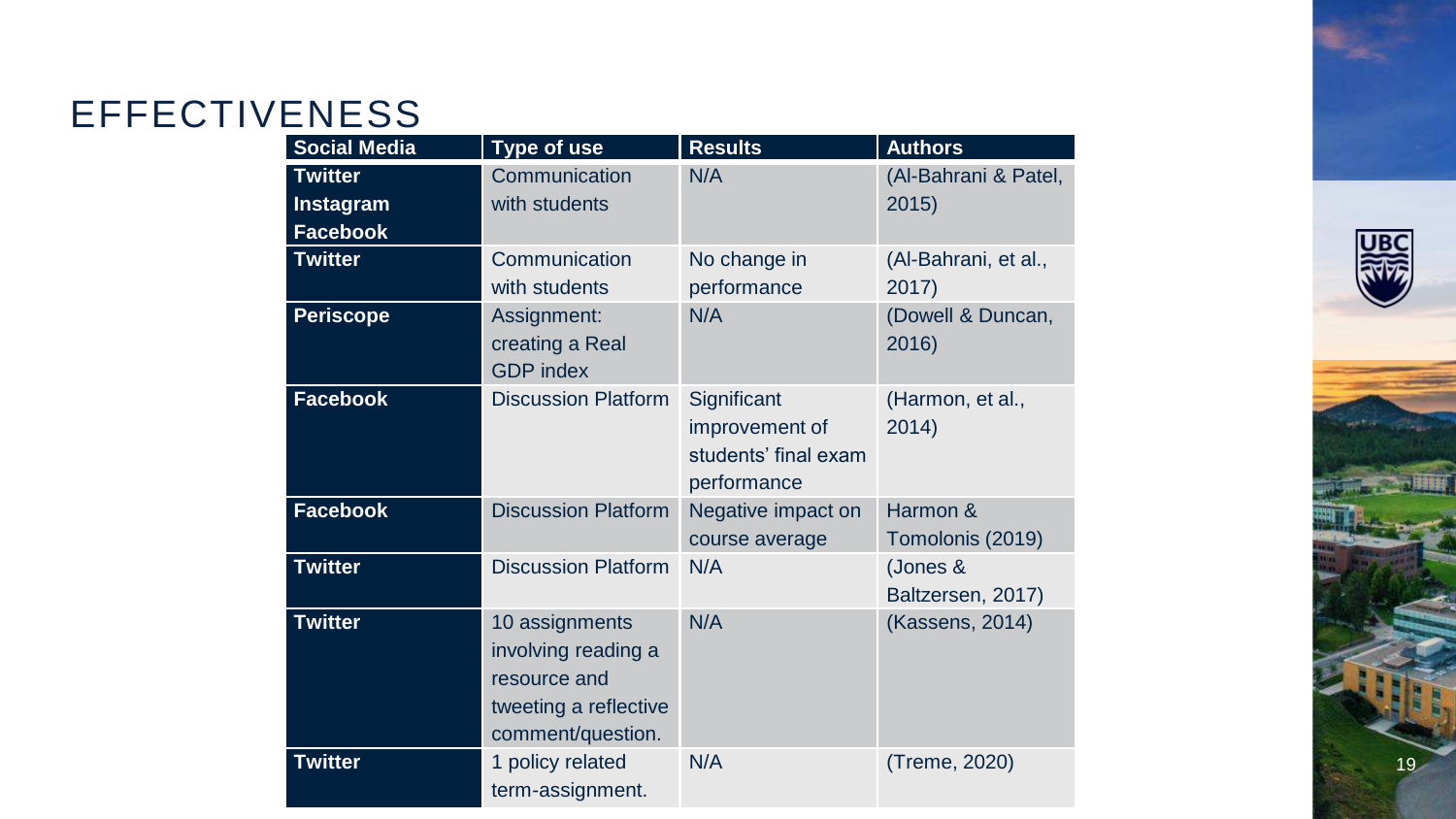### EFFECTIVENESS

- First results show:
	- Using social media as a communication tool instead of emails and learning management systems does not negatively affect student performance (Al-Bahrani et al., 2017).
	- Using social media as a discussion platform:
		- Promotes students' participation and engagement (Al-Bahrani, et al., 2015, and Jones & Baltzersen, 2017).
		- But effect on student performance is ambiguous (Harmon, et al., 2014 and Harmon & Tomolonis, 2019).
- Which social media should an instructor use?
	- Twitter is a better communication tool than Instagram or Facebook. (Al-Bahrani & Patel, 2015).

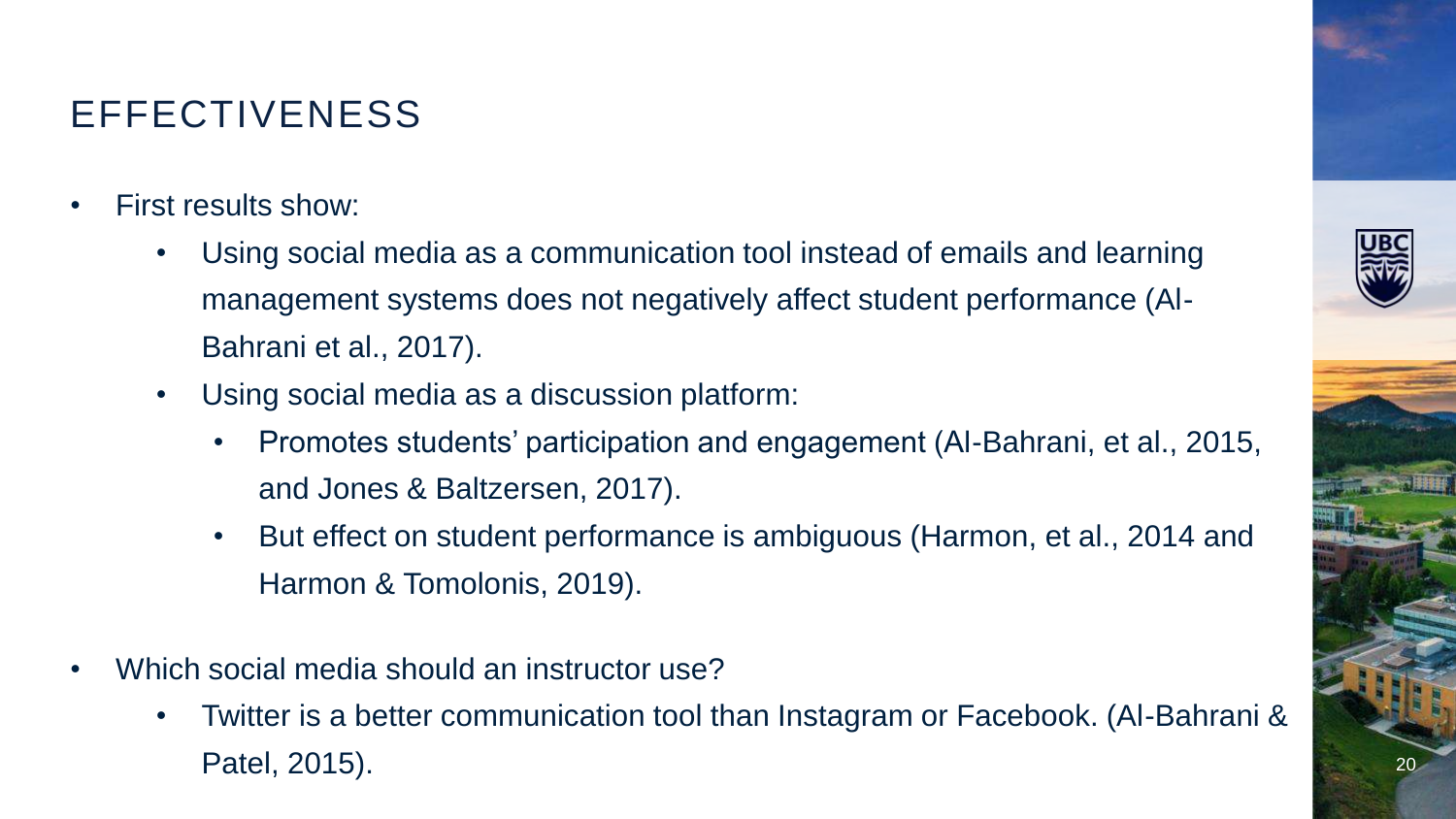## **TRENDS**

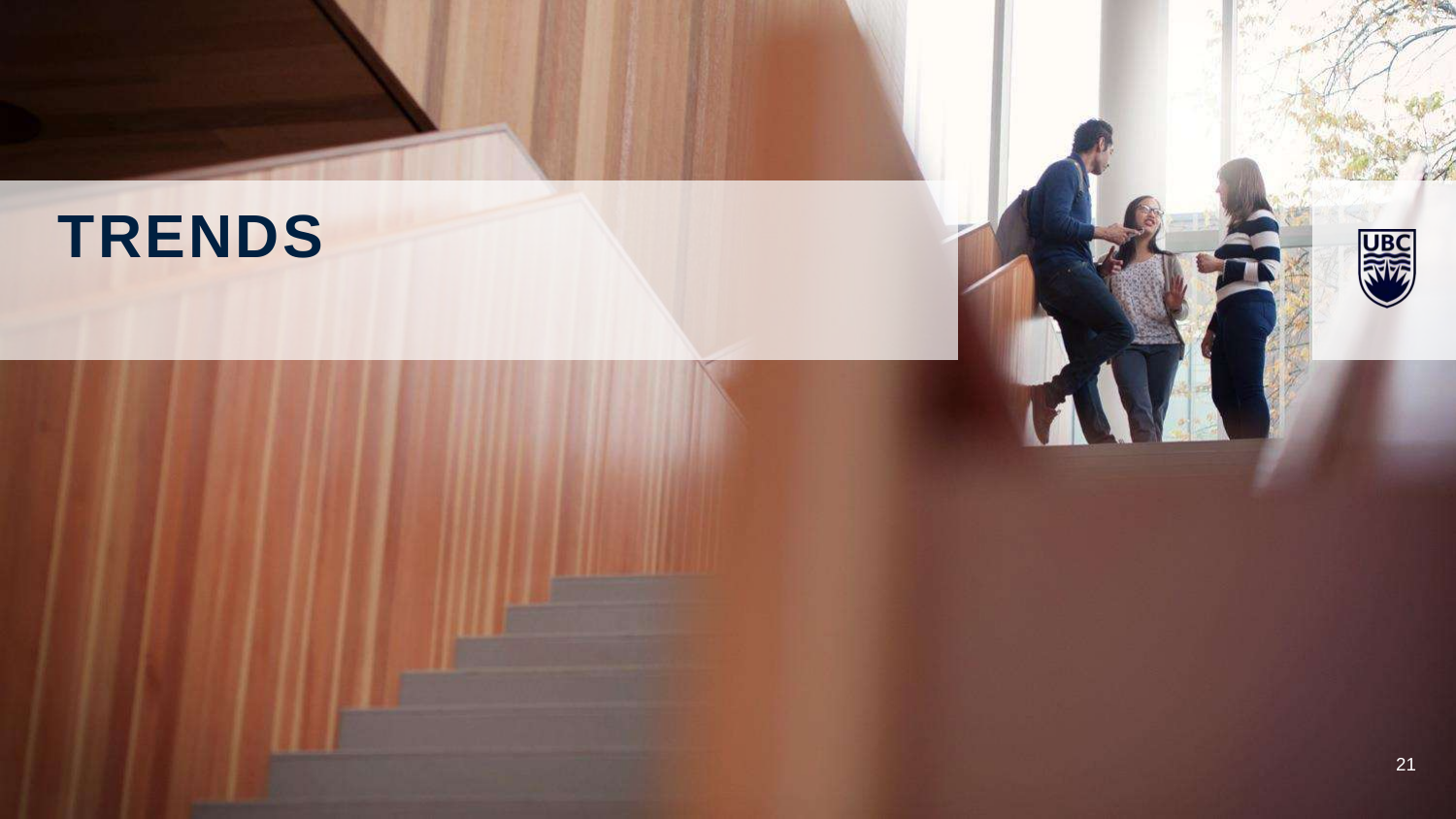## TRANSVERSALS: USING POPULAR CULTURE

- Recent teaching methods not only try to **effectively teach students**, but also rely more heavily on **students' interests**.
	- Goal increase motivation, participation and attendance.
	- Examples:
		- Videos from movies, popular series and sports shows;
		- Use of social media;
		- Use of games such as video games and Poker.
- Important drawbacks: Student interests are changing, so
	- Require more regular research for teaching methods.
	- Require more adaptation from economics instructors.



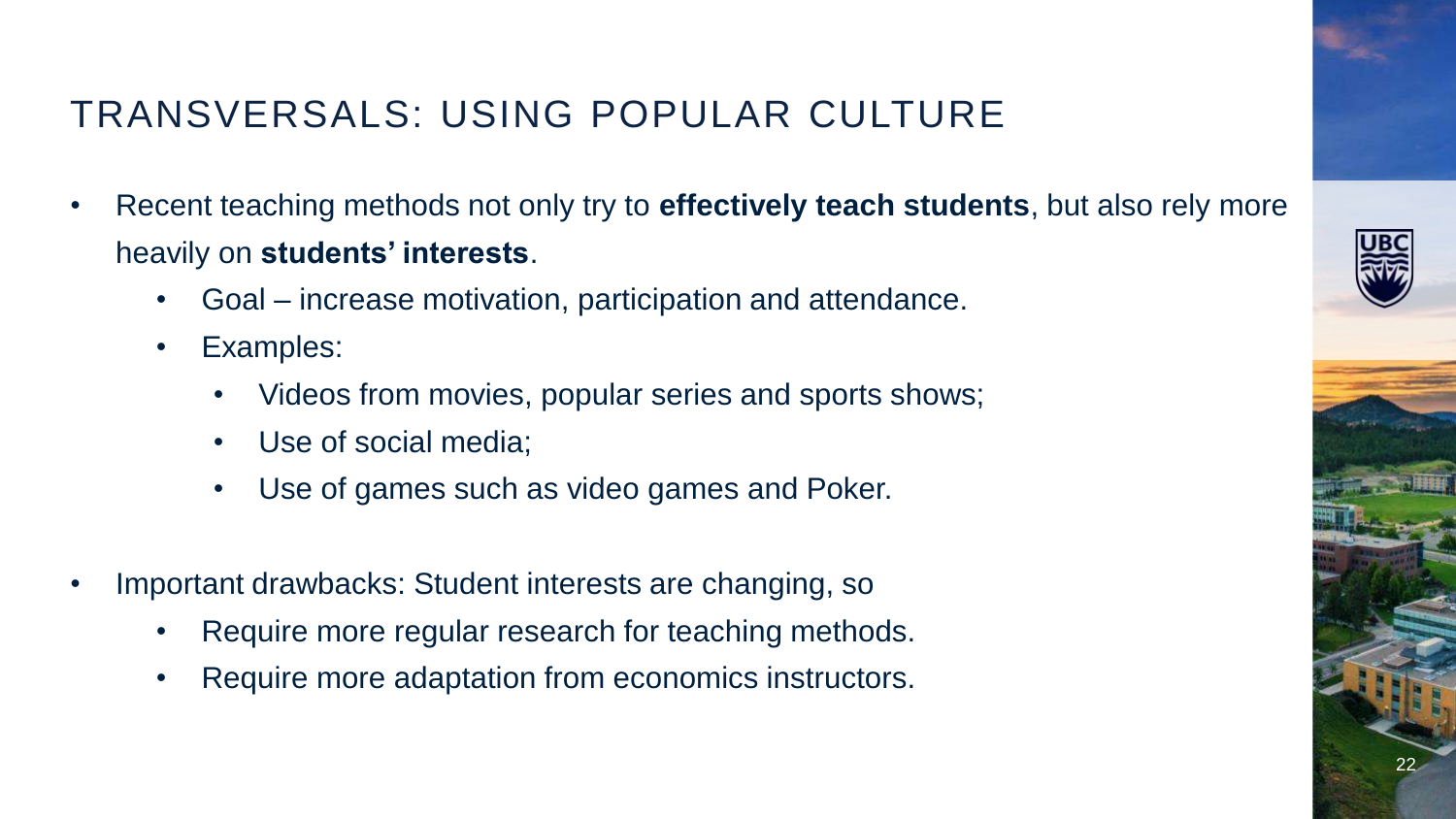### INSTRUCTOR-CRAFTED VS. STUDENT-CRAFTED METHODS

• **Instructor-Crafted methods** refer to methods and add-ons used to directly or indirectly teach students economics concepts.

**Student-Crafted methods** refer to assignments requiring students to produce an output, *that can be shared or used in some other context*, from which they will learn economics concepts in more depth.

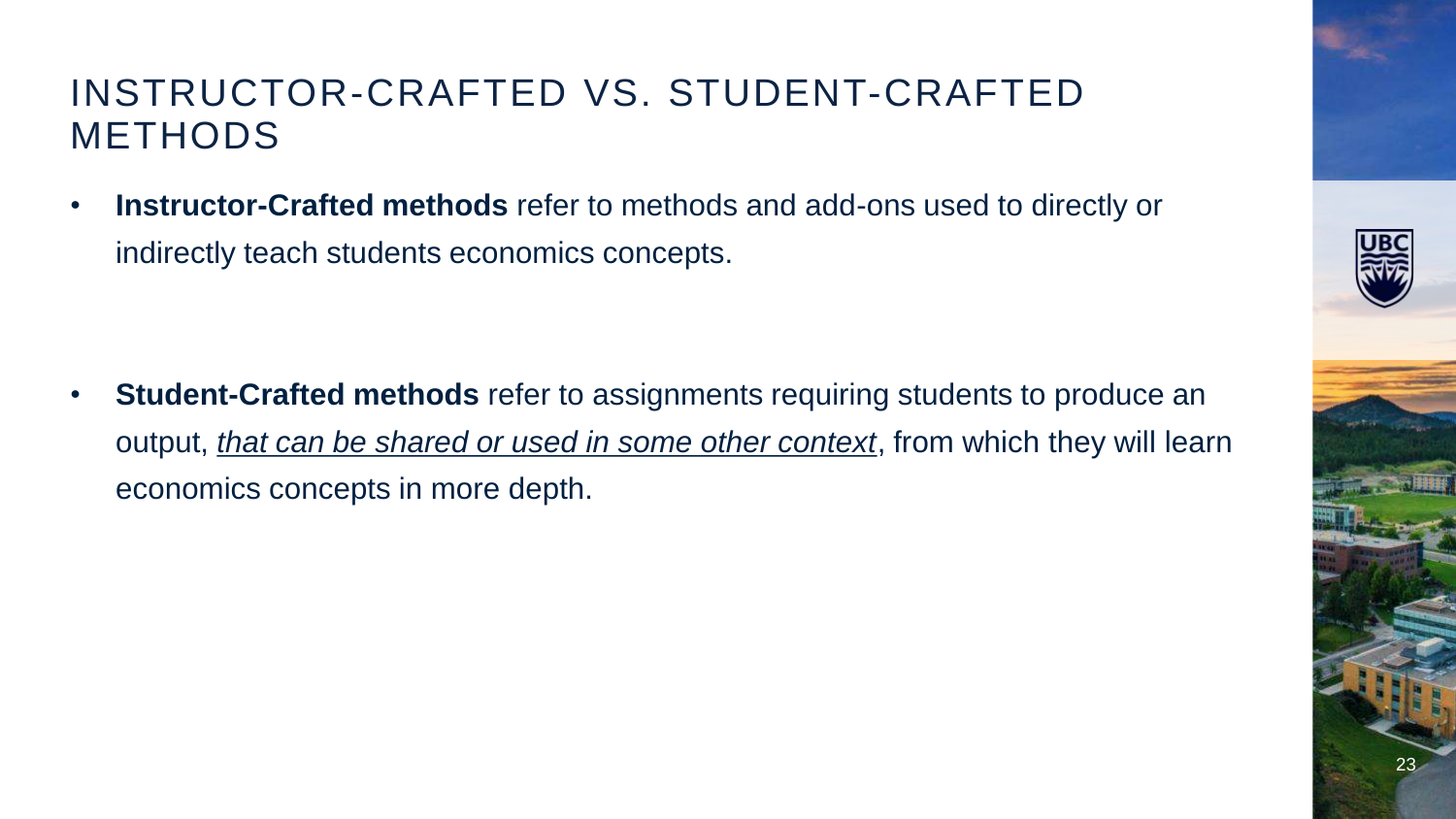### INCREASING DIVERSITY

- Al-Bahrani (2020) suggests that the diversity of our students should be reflected in the content presented.
	- Need increased representation in teaching material.
- What about actual representation in teaching material?
	- Economics instructors do not use references, activities, or lessons that address diversity, inclusion, and gender issues (Asarta et al. 2021).
	- Lack of teaching methods that address diversity, inclusion, and gender issues (Asarta et al. 2021).

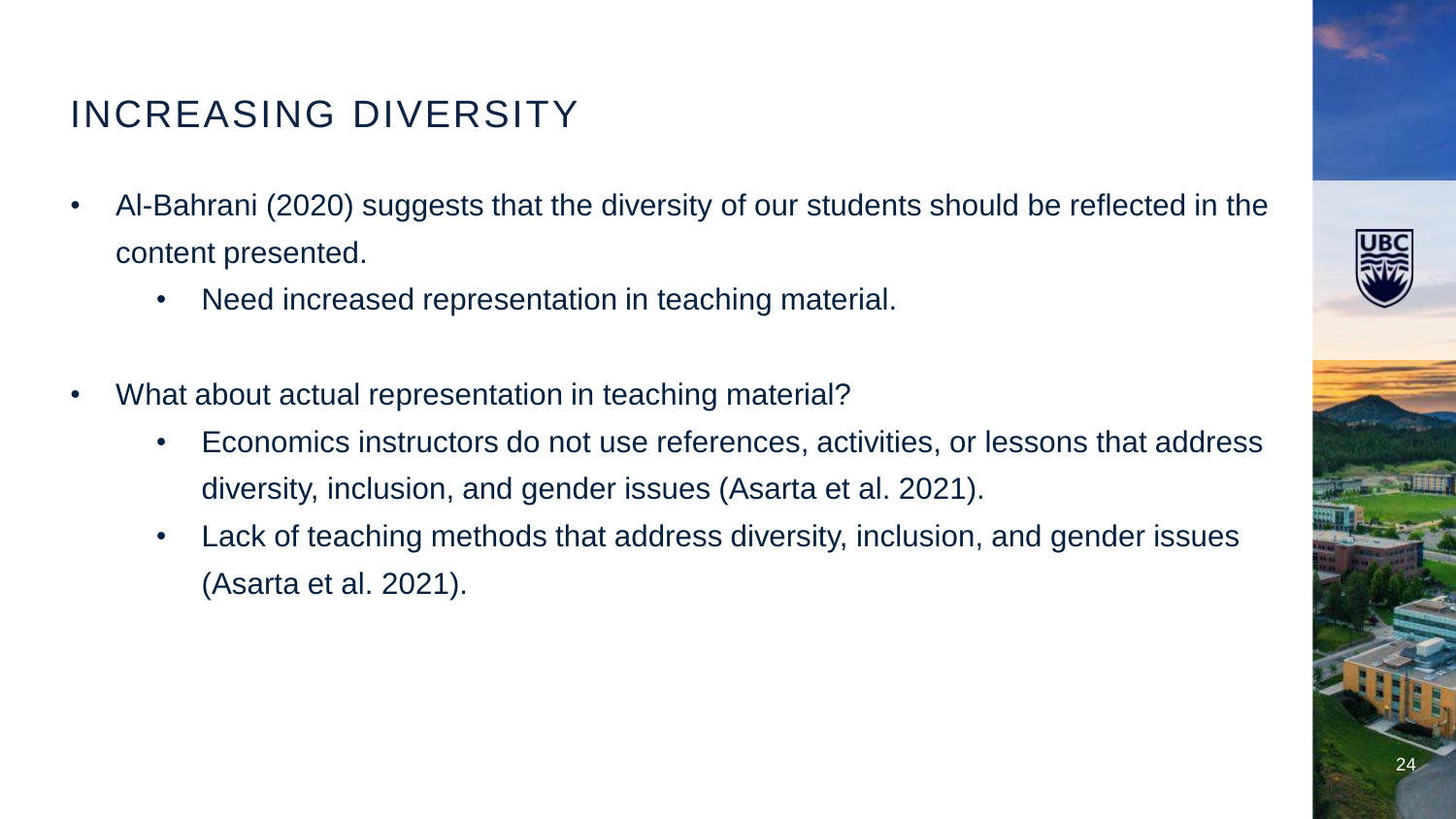## **INSTRUCTOR-CRAFTED METHODS**

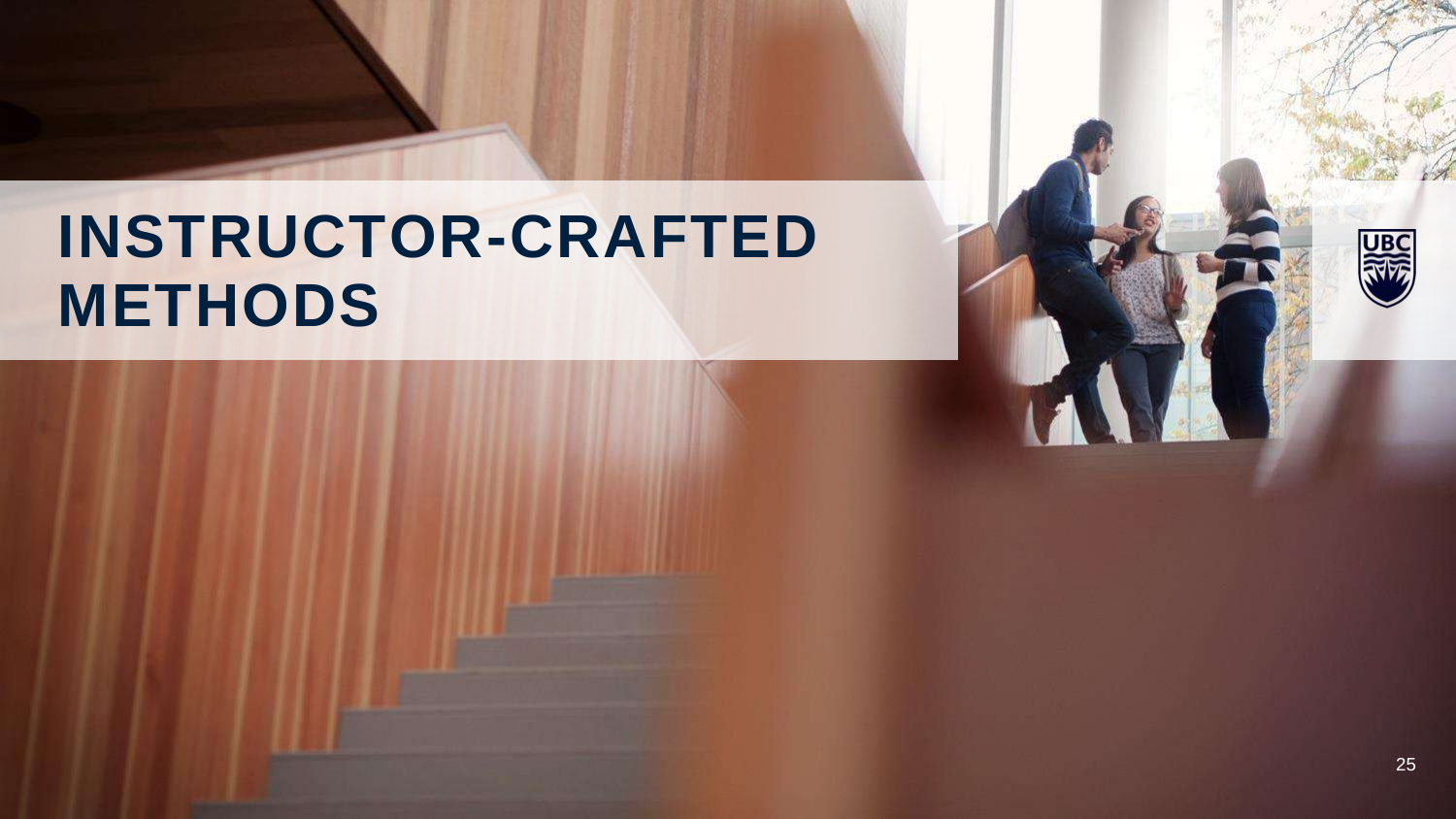### INSTRUCTOR-CRAFTED METHODS

- Illustration Tools
	- Press Articles
	- Podcasts
	- Music & Videos
- Classroom Experiments

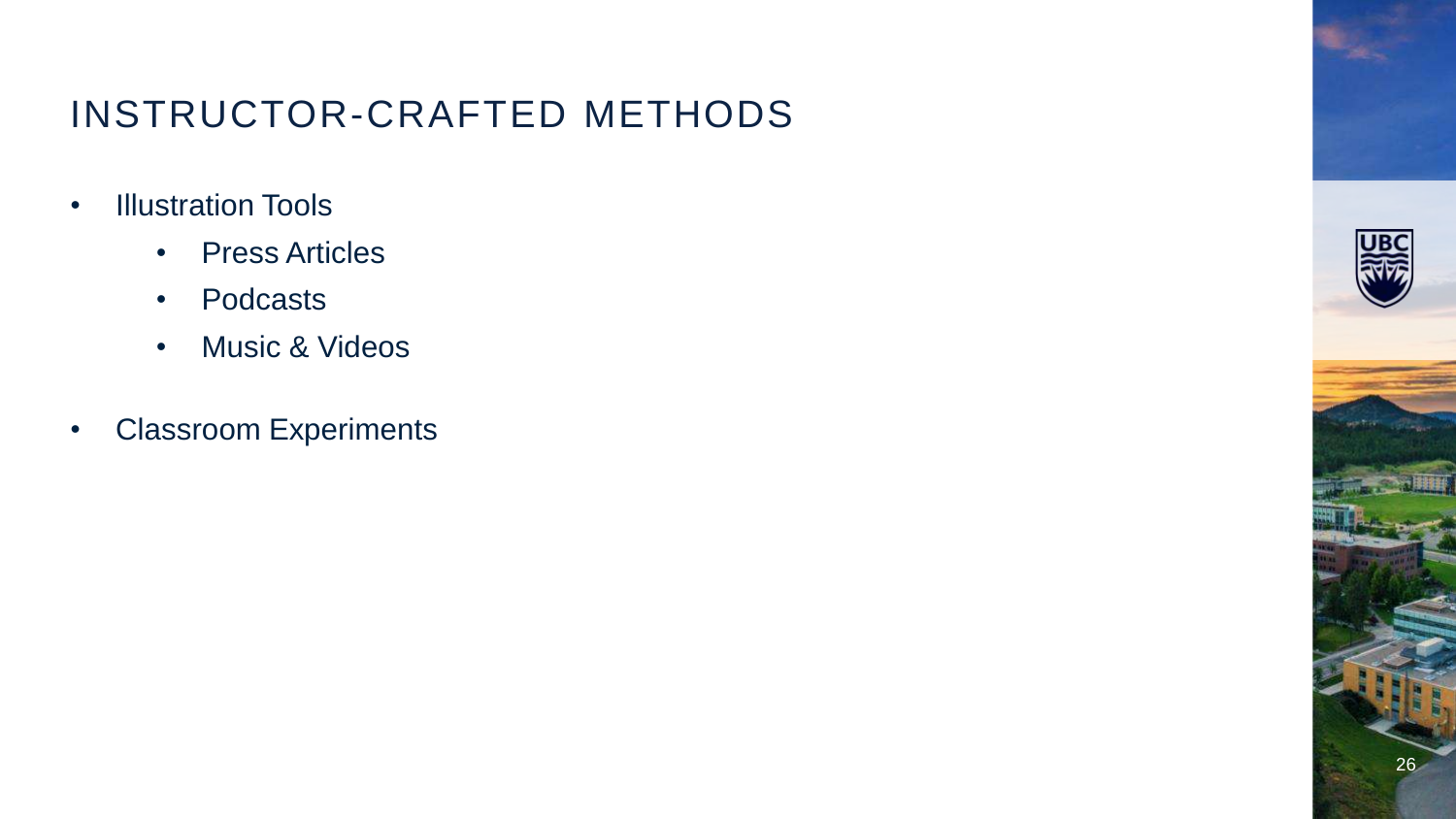# ILLUSTRATION TOOLS

**ARS**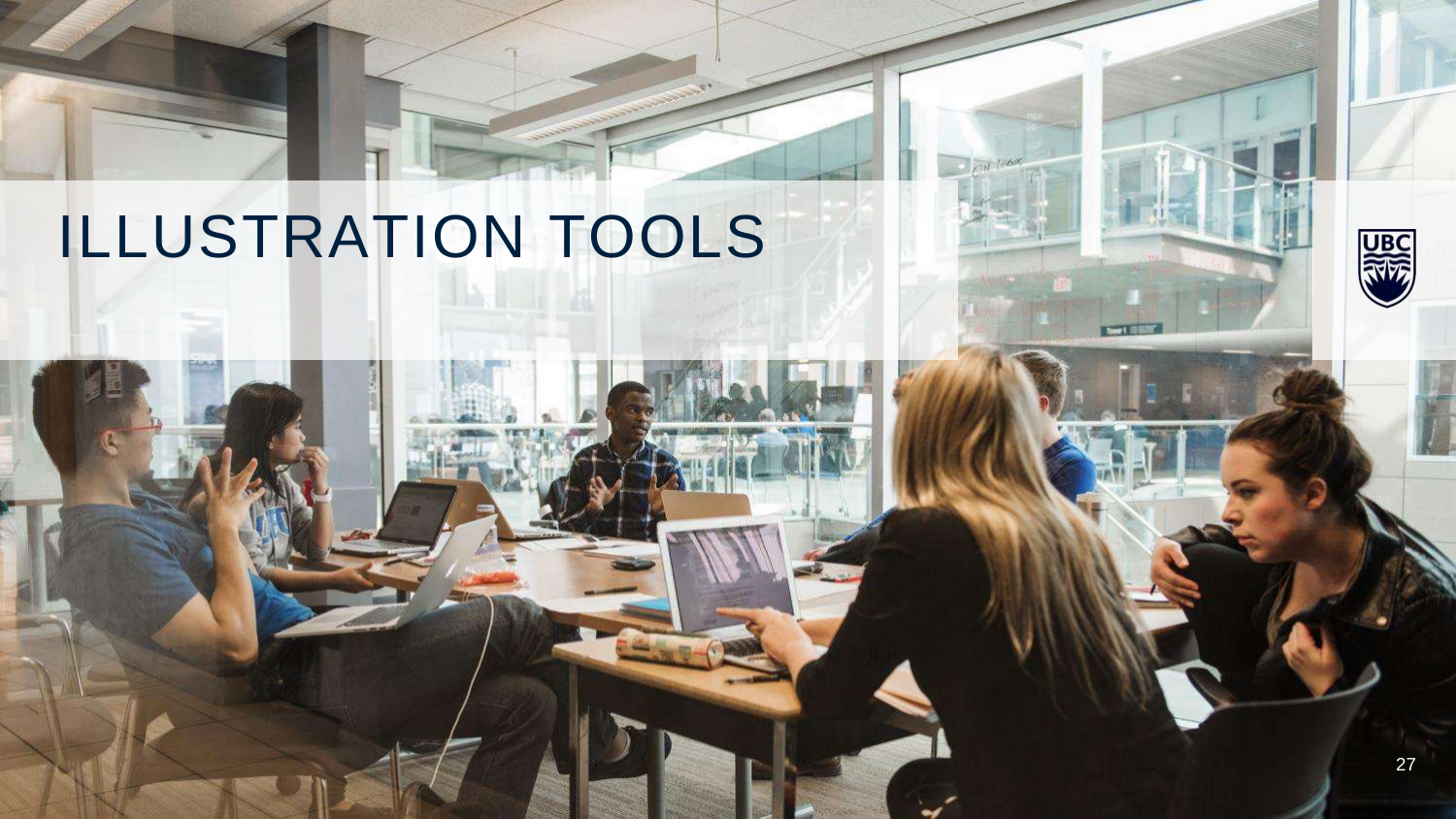- Economics instructors commonly use press articles to illustrate concepts.
	- Most common non-textbook-related, non-instructor-developed assigned reading.
		- 22% of the time (Asarta et al. 2021)
	- Low tech and accessible.

PRESS ARTICLES

- Easier to comprehend for ESL students than other media (music/videos)
	- They can take the time they need to read.
	- They can translate the text using online translation tools.
- However, Kelley (1983) reports that just requiring students to read the article is not effective.
	- Articles need to be discussed in class
	- Instructors may create their own weekly newspaper by selecting 4 to 5 articles
		- Key economics concepts should be underlined
		- The newspaper should include questions with the articles.



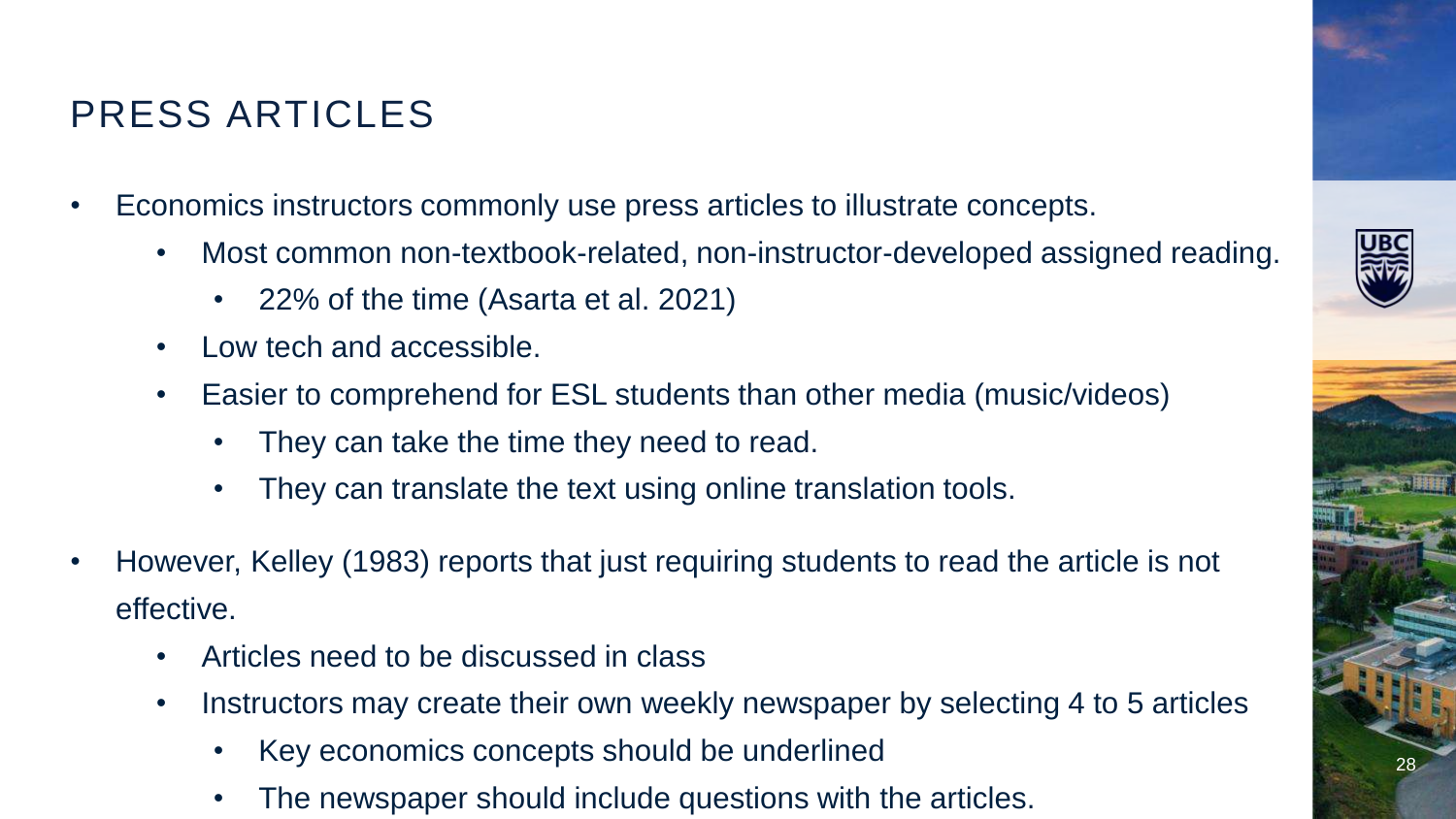### PRESS ARTICLES

- Wood (1985) argues that we have to be careful with newspaper articles.
	- Journalists make obvious mistakes.
	- Students need education about "shortcomings in news coverage of economics."
		- I am currently working on a website dedicated at this. Beta version available.
		- [https://the-breakdown.ca/.](https://the-breakdown.ca/)
		- Comments and suggestions more than welcomed!
- Besides, Andrews (2021), Ahlstrom (2021), Ruder (2021), Schneider (2021) gives examples of assignments that can be created based on press articles.
- Moryl (2021) presents a complete economics course based on articles from *The Economist*.



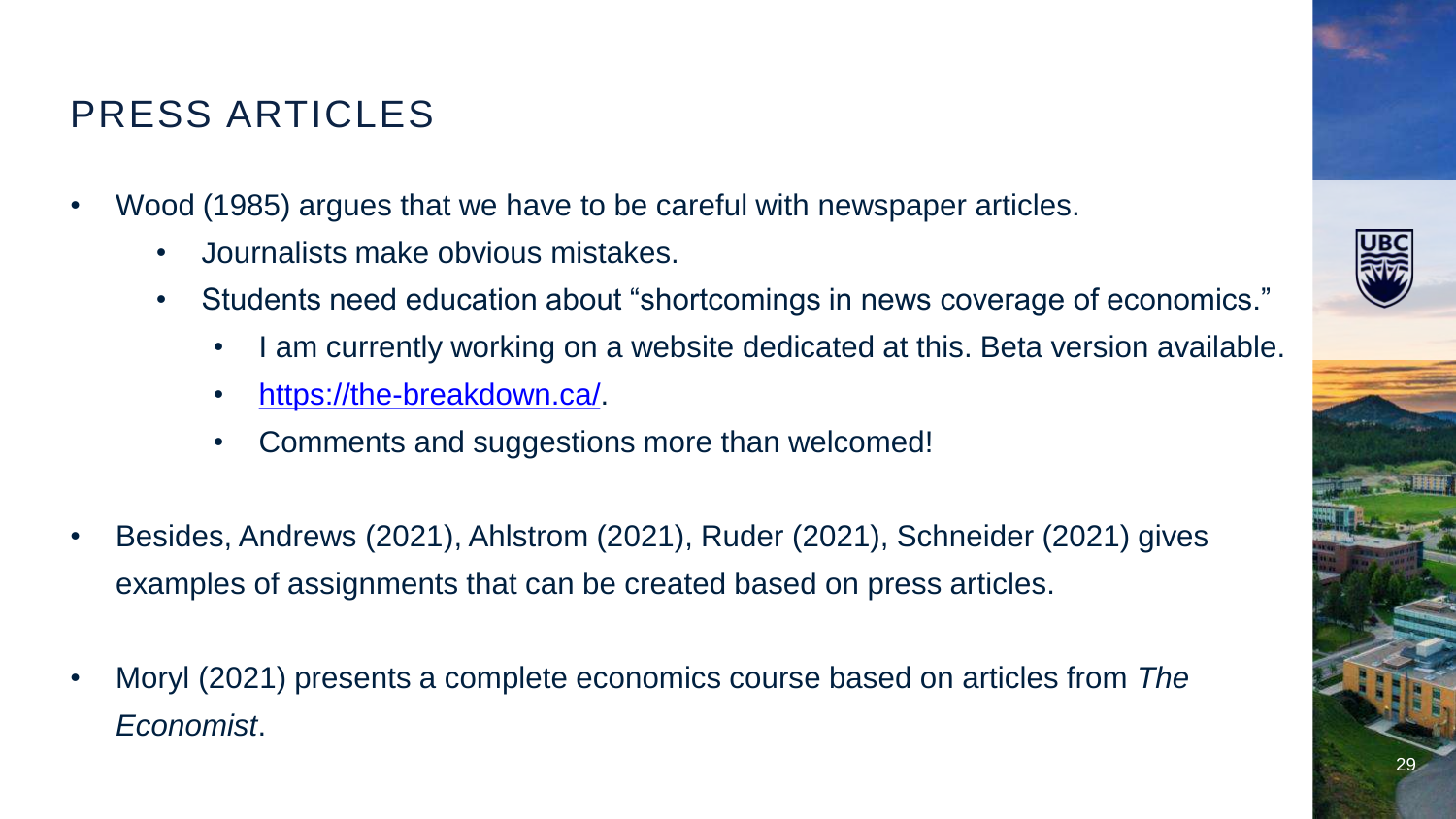### PODCASTS

- Moryl (2013) suggests the use of podcasts
	- Professionally-produced podcast.
	- Good illustration of economics concepts in the real world.
	- Easily accessible.
- Podcasts are popular among students
	- more than 90% of the students, she surveyed, declared:
		- Listening to the podcasts,
		- Podcasts contributed to their understanding.

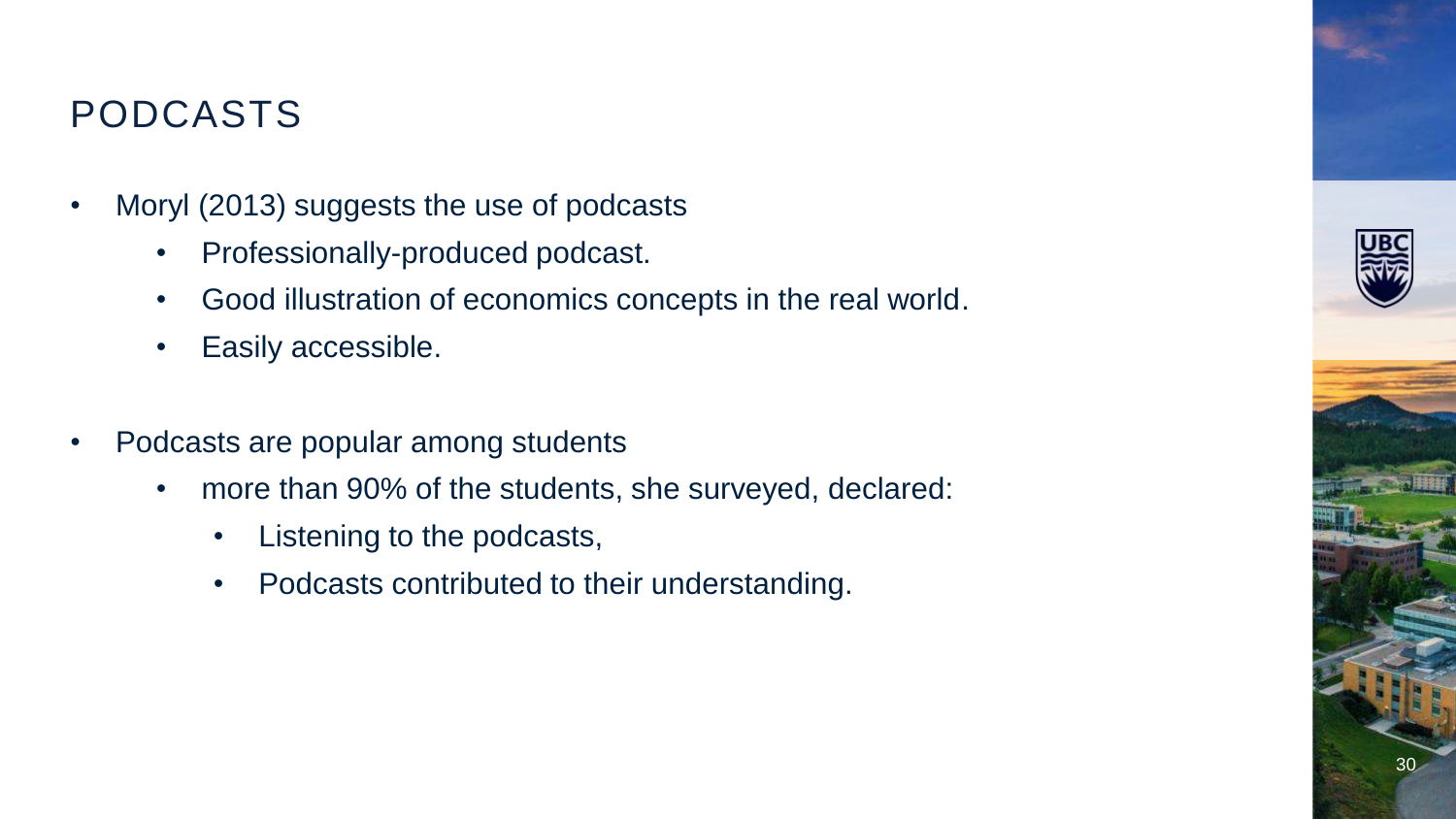### PODCASTS

- Moryl created a website with a collection of podcasts: [http://www.audioecon.com.](http://www.audioecon.com/)
	- Mostly short podcasts (suitable for in-class use).
	- Longer podcasts available on the freakonomics website: [http://freakonomics.com/archive.](http://freakonomics.com/archive)
- Coon and Vidal (2021), Hall (2012), Vidal (2021) describe how podcasts can be integrated into various economics lesson plans.
- Vidal et al. (2021) show that podcasts can be used to develop specific skills (entrepreneurial).



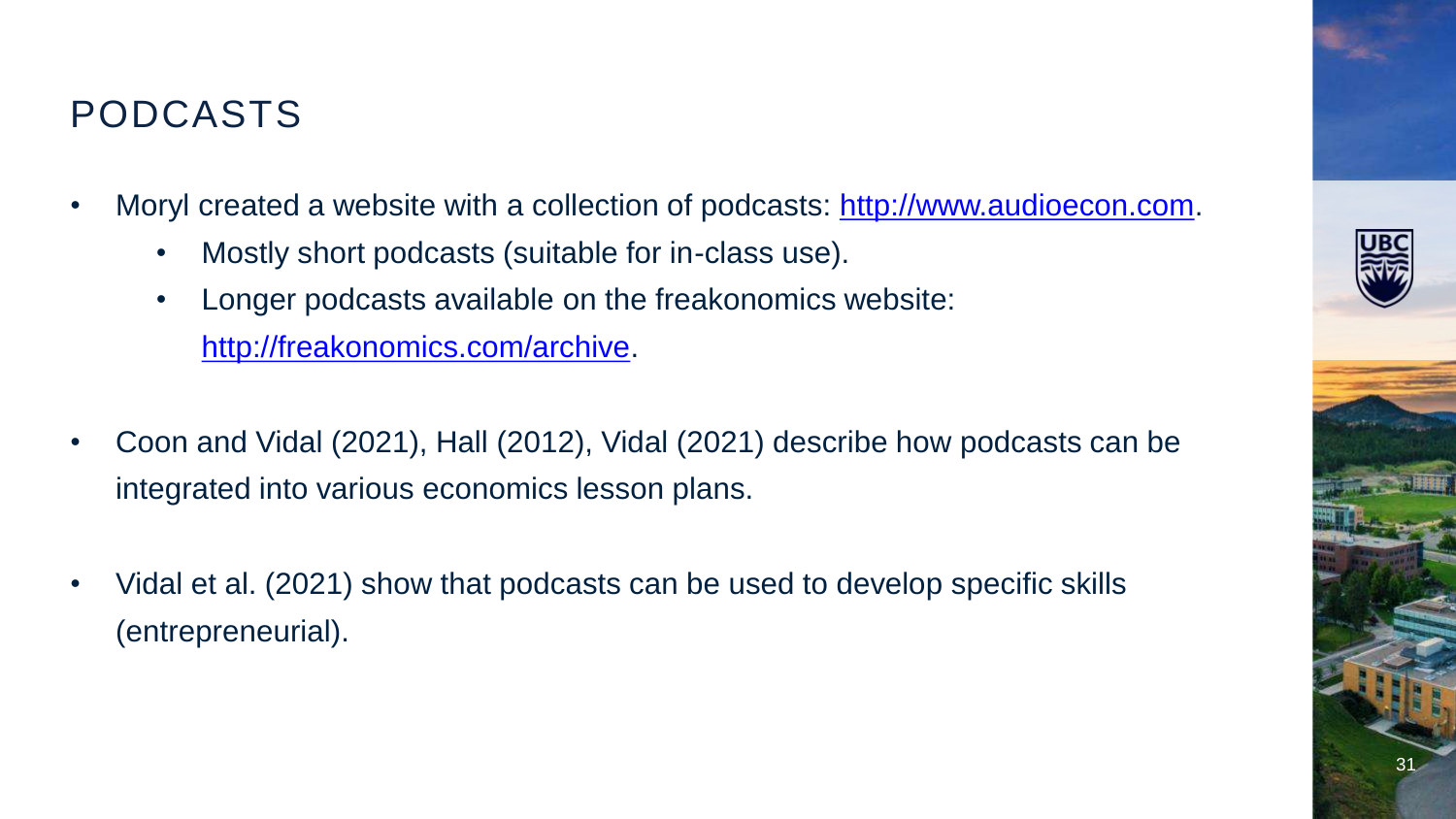### MUSIC & VIDEOS

- Literature recommends using media such as music and videos to illustrate economics concepts.
- Multiple videos directly explaining economics concepts are readily available online (Murray & Nunley, 2018, and Expósito et al. 2020).
- Many authors in the literature recommends using music and videos from popular culture (TV, Movies, Series).
	- While most papers present videos from a specific artist/show or a small collection, a few papers/websites catalog such resources:
		- Mateer et al. (2011) [http://tvforecon.blogspot.ca/;](http://tvforecon.blogspot.ca/)
		- Wooten (2018) <https://econ.video/>;
		- O'Roark, et al. (2018).

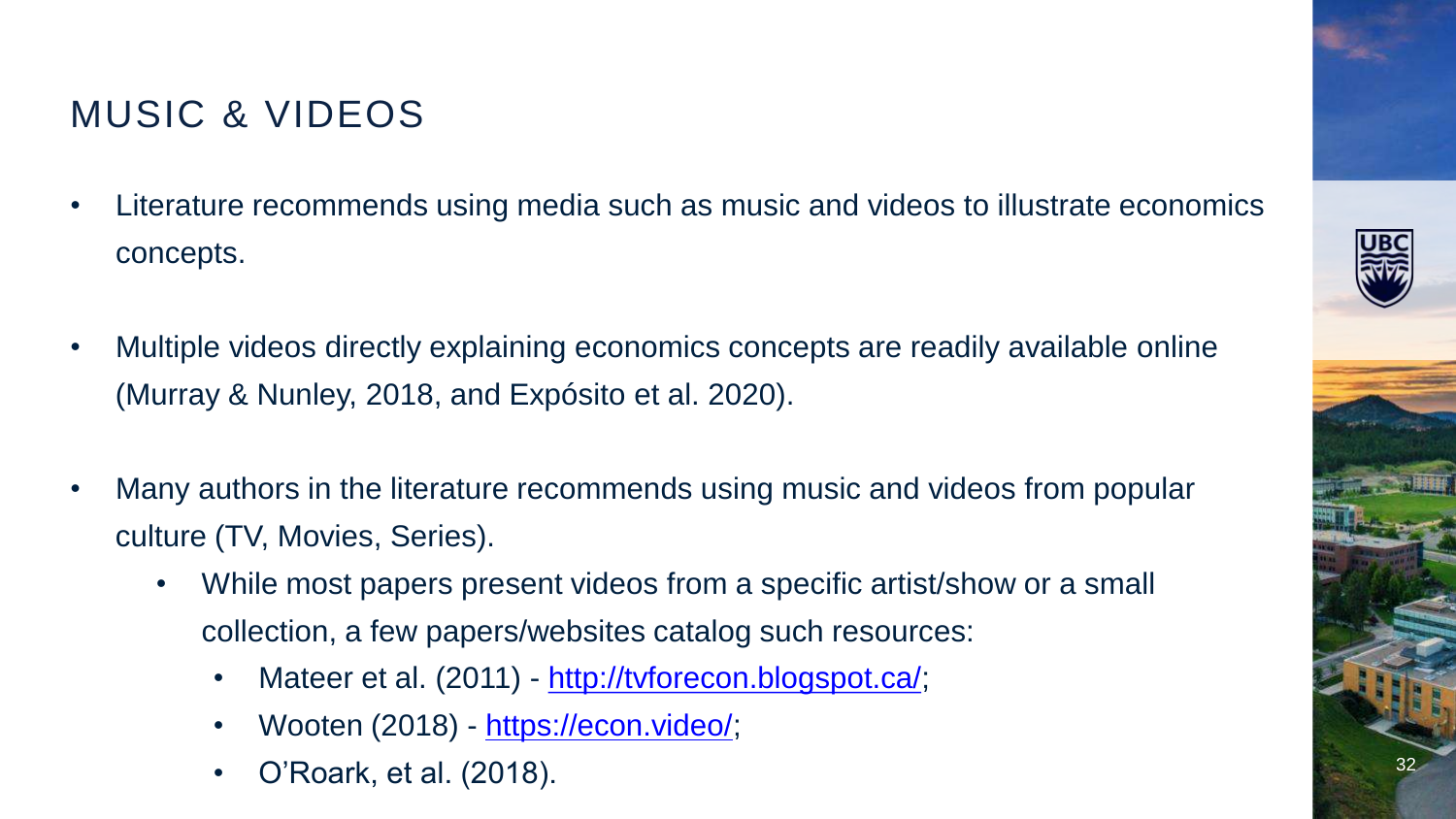### MUSIC & VIDEOS

- Various papers discuss how to implement media resources in economics instructions. Besides simple implementation,
	- Wooten (2020) provides technical solutions to better integrate longer videos.
	- Vidal et al. (2020) provides an example of course created around popular media videos.
- Some contributions tackling diversity issues recently appeared in the economics education literature.
	- Ben Abdesslem (2021) and Wooten et al. (2021) Music from various countries (Korea, France, Italy, UK, etc.).
	- Geerling et al. (2021) Videos from multiple countries (Denmark, China, Thailand, Argentina, etc.).



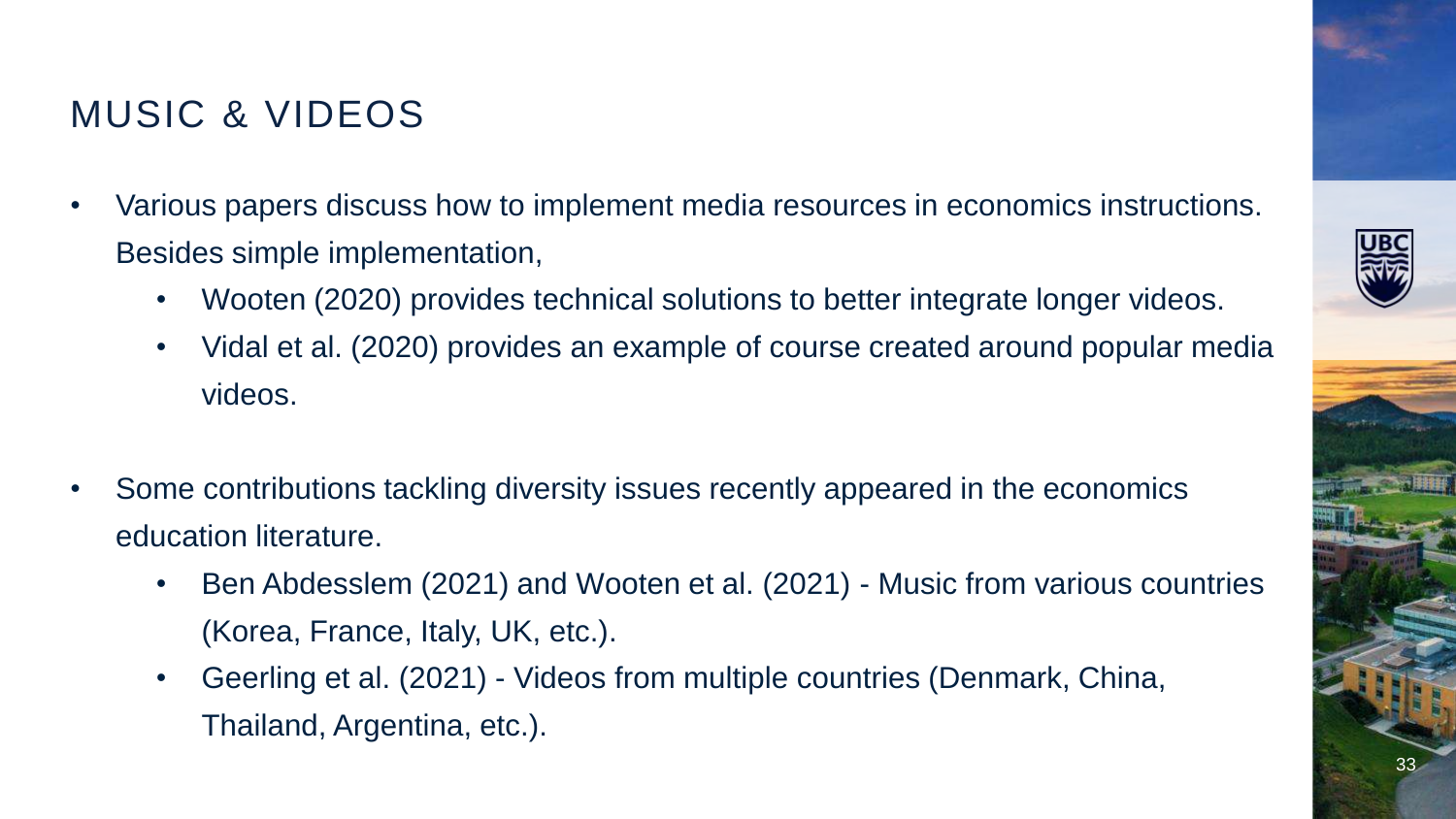

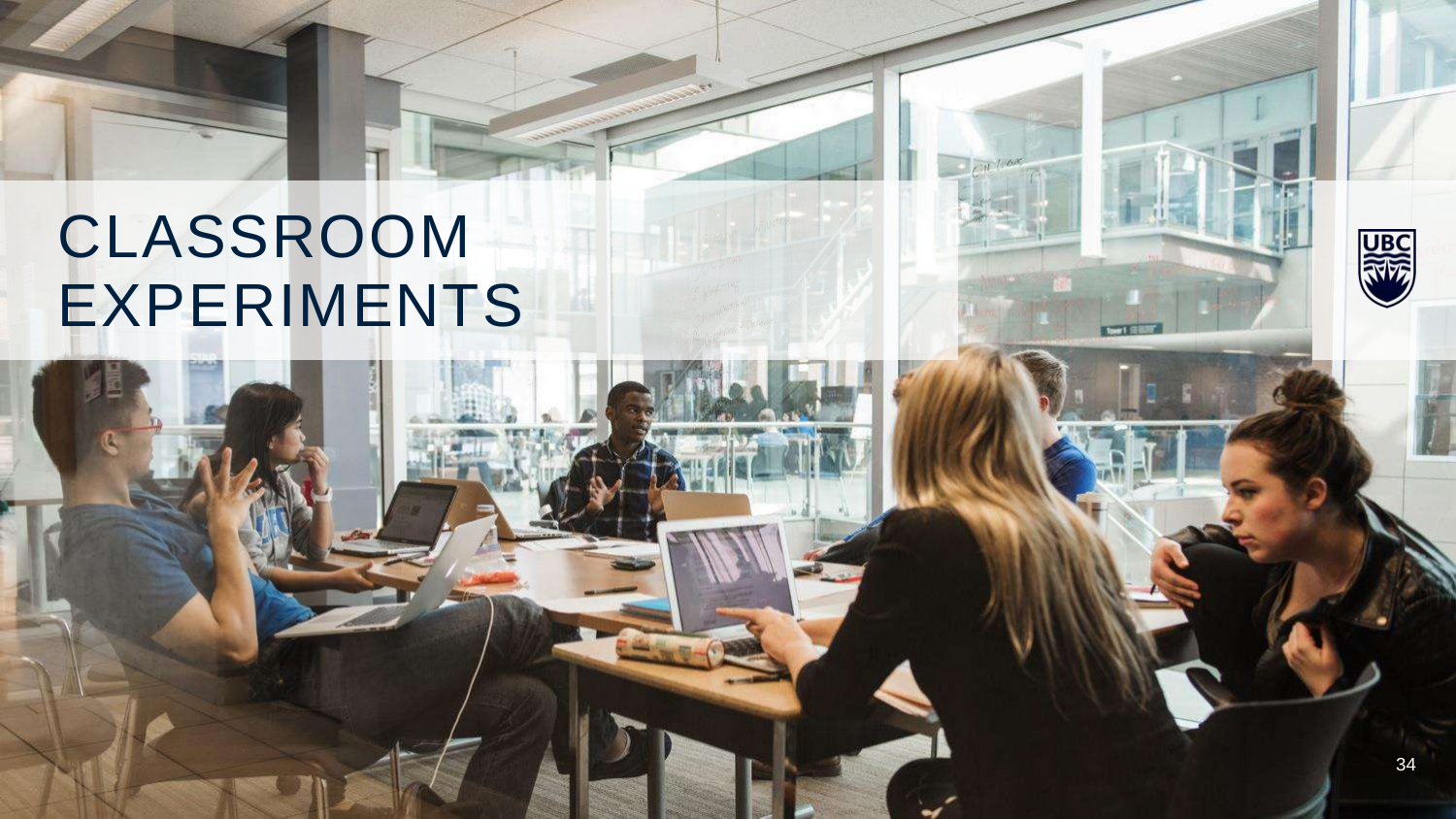- Experiments help **building the bridge between theory and application**.
	- Holt (1999) states "one of the most exciting recent developments in the teaching of economics is the increased use of classroom exercises that insert students directly into the economic environments being studied"
- Becker & Watts (1995), Durham, et al. (2007) and Emerson & Hazlett (2012) show classroom experiments improve student engagement.
	- Students see the experiment more as a game than a lecture.
	- While "playing the game" they are exposed to an economic situation from which they can develop intuition and understanding of the models.

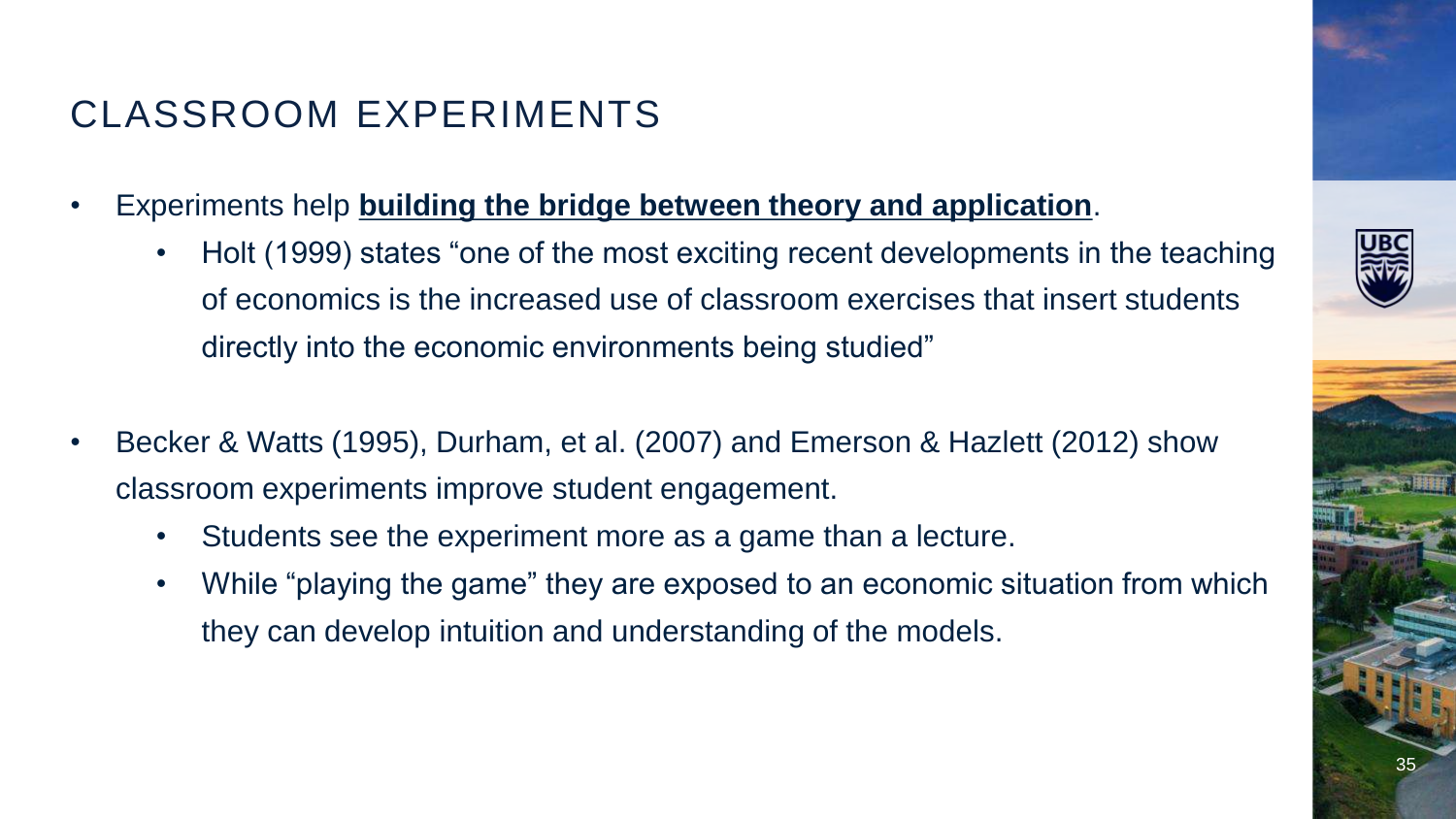- Experiments can also improve students performance.
	- Frank (1997) compared learning outcomes of participants and non-participants. Dickie (2006), Durham, et al. (2007) found similar results.
	- Results in the literature mostly go from non-significant to positive.
	- Durham, et al. (2007) show classroom experiments positively affect students' retention of economic knowledge .
- The use of classroom experiments is still very limited in economics instruction.
	- According to Watts & Schaur (2011), classroom experiments are rarely used in principles of economics classes (6%) and virtually never in other classes.
	- Asarta et al. (2021) median back to 0% (the average slightly increased).



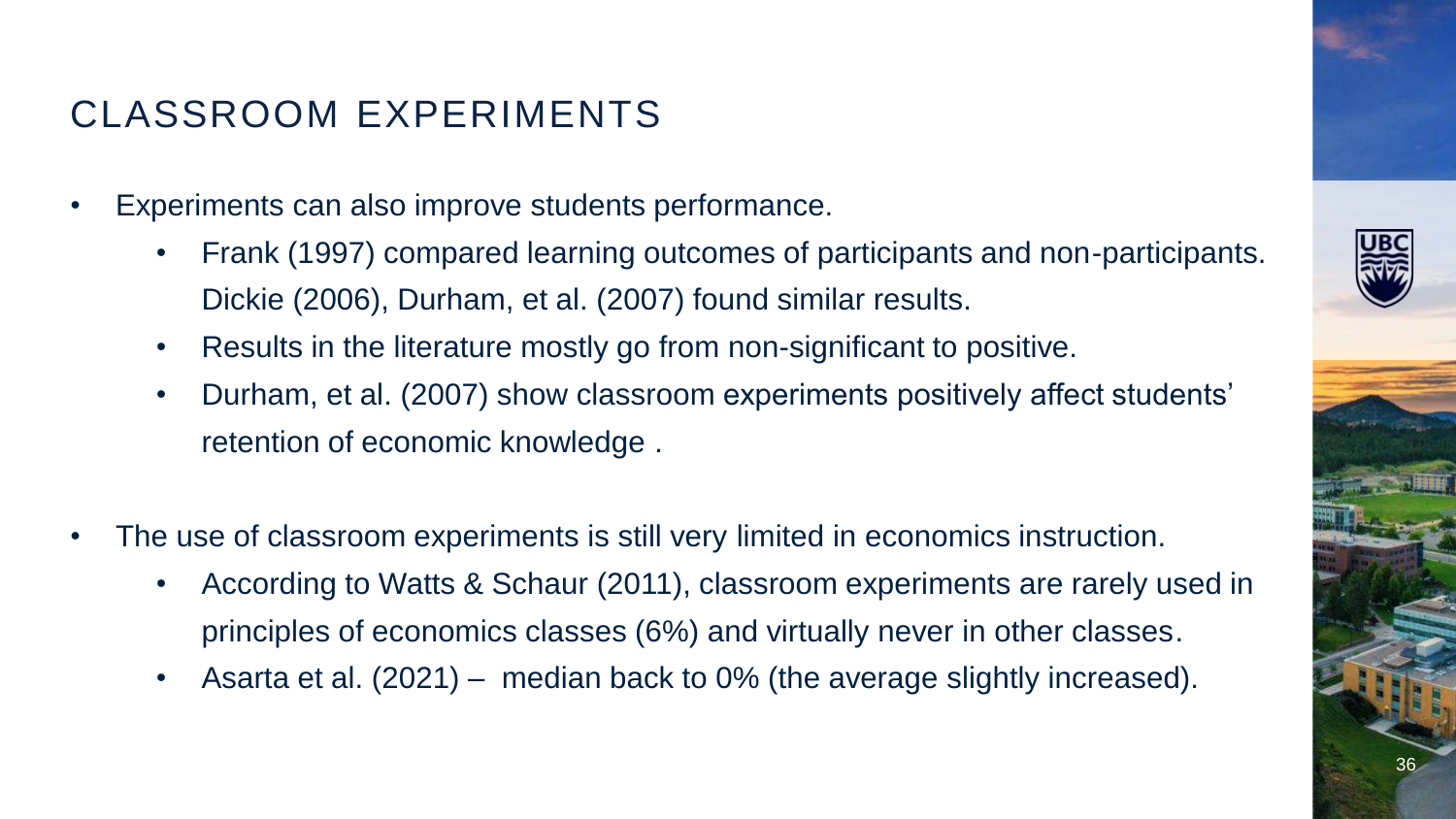- An additional way to learn for students.
	- Experiential learning  $\rightarrow$  Learning by doing.
	- Interactive environment that creates a better engagement.
- Separation of the intuition from the graphical and mathematical resolutions (Picault, 2015).
	- Addressing the two learning objectives in sequence instead of together.
		- Allows developing the intuition before introducing the mathematics when used before lecturing the concept.
		- Allows confirming the intuition when used after lecturing the concept.



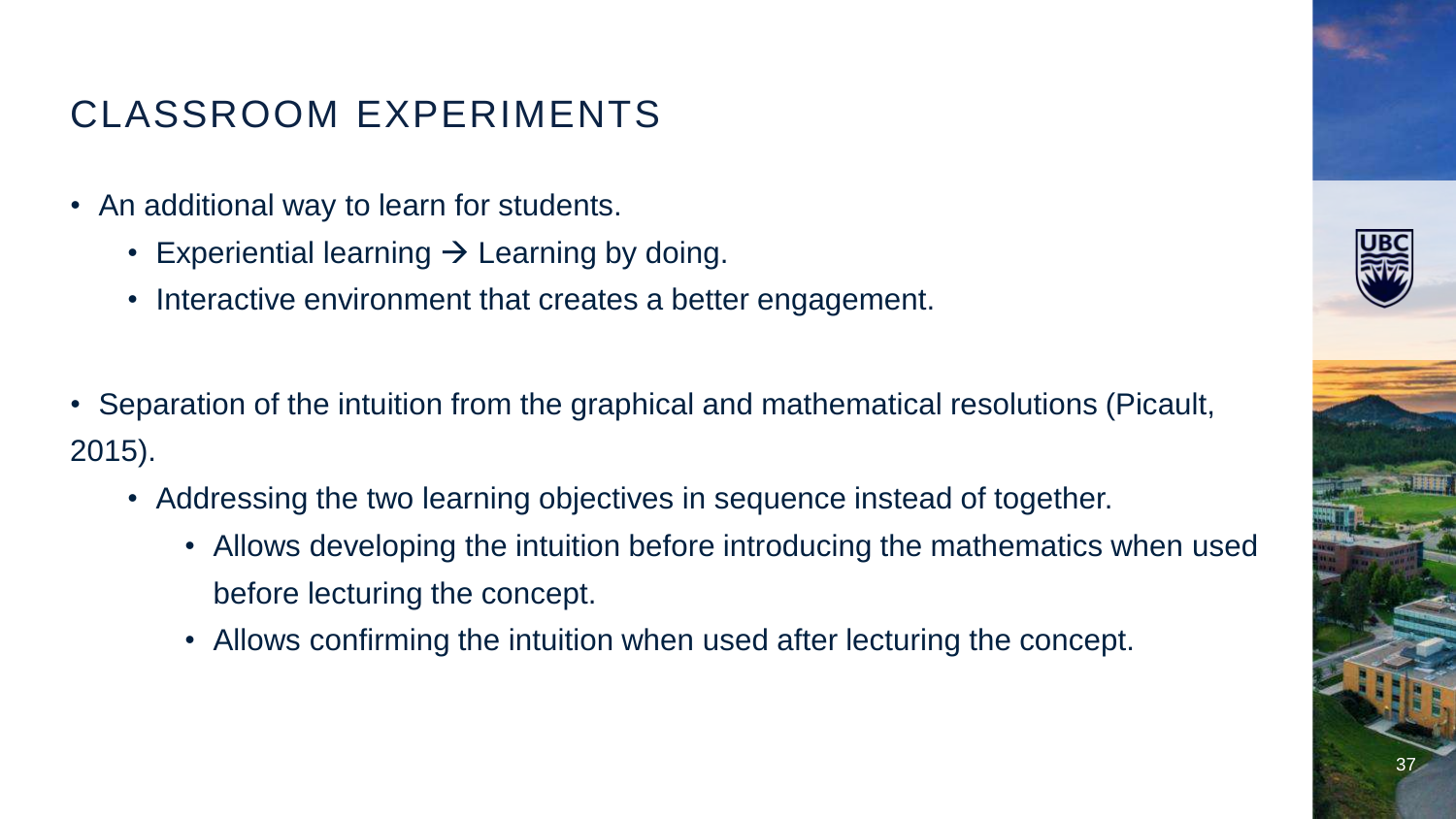- To increase learning efficiency, an assignment should be given (Dickie 2006).
- Experiments can be based on activities students like to do/play.
	- Poker Picault (2020);
	- Eating ice cream Geerling & Mateer (2021).
- A good reference to start: Holt (2007) *Markets, games, & strategic behavior.*

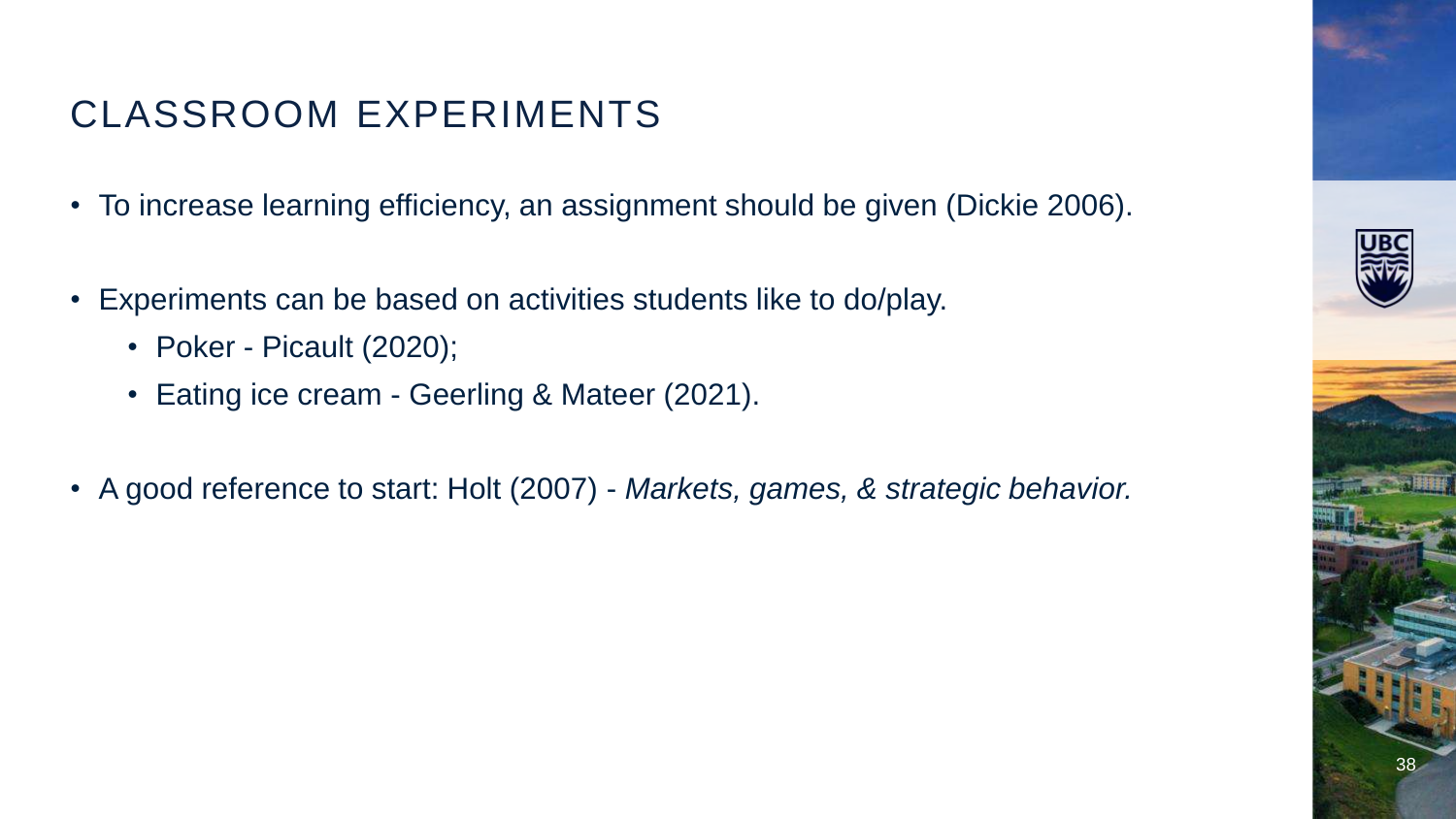## **STUDENT-CRAFTED METHODS**

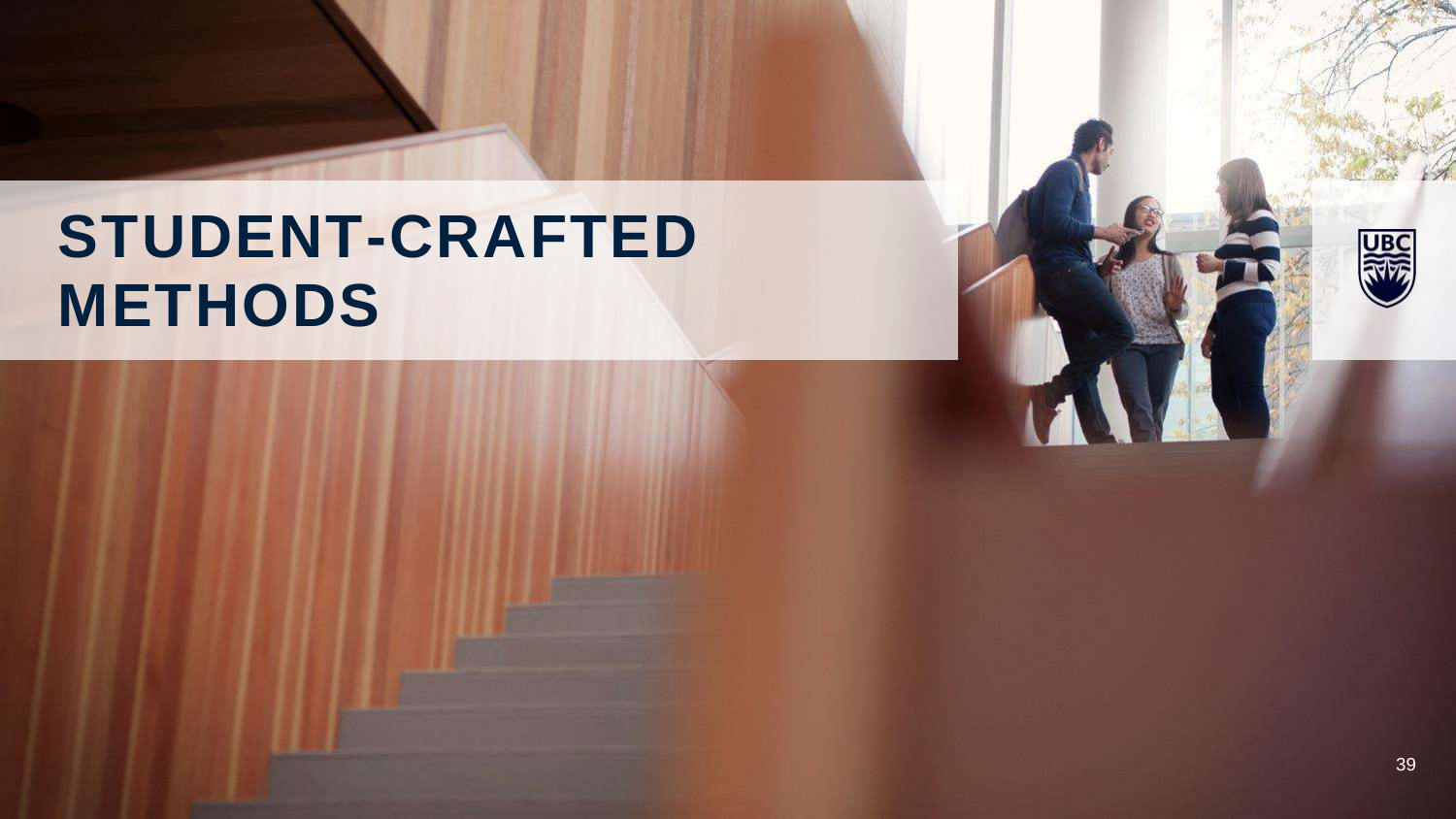### STUDENT-CRAFTED METHODS

- Student-Crafted Experiments
- Writing Media Articles
- Media Creation

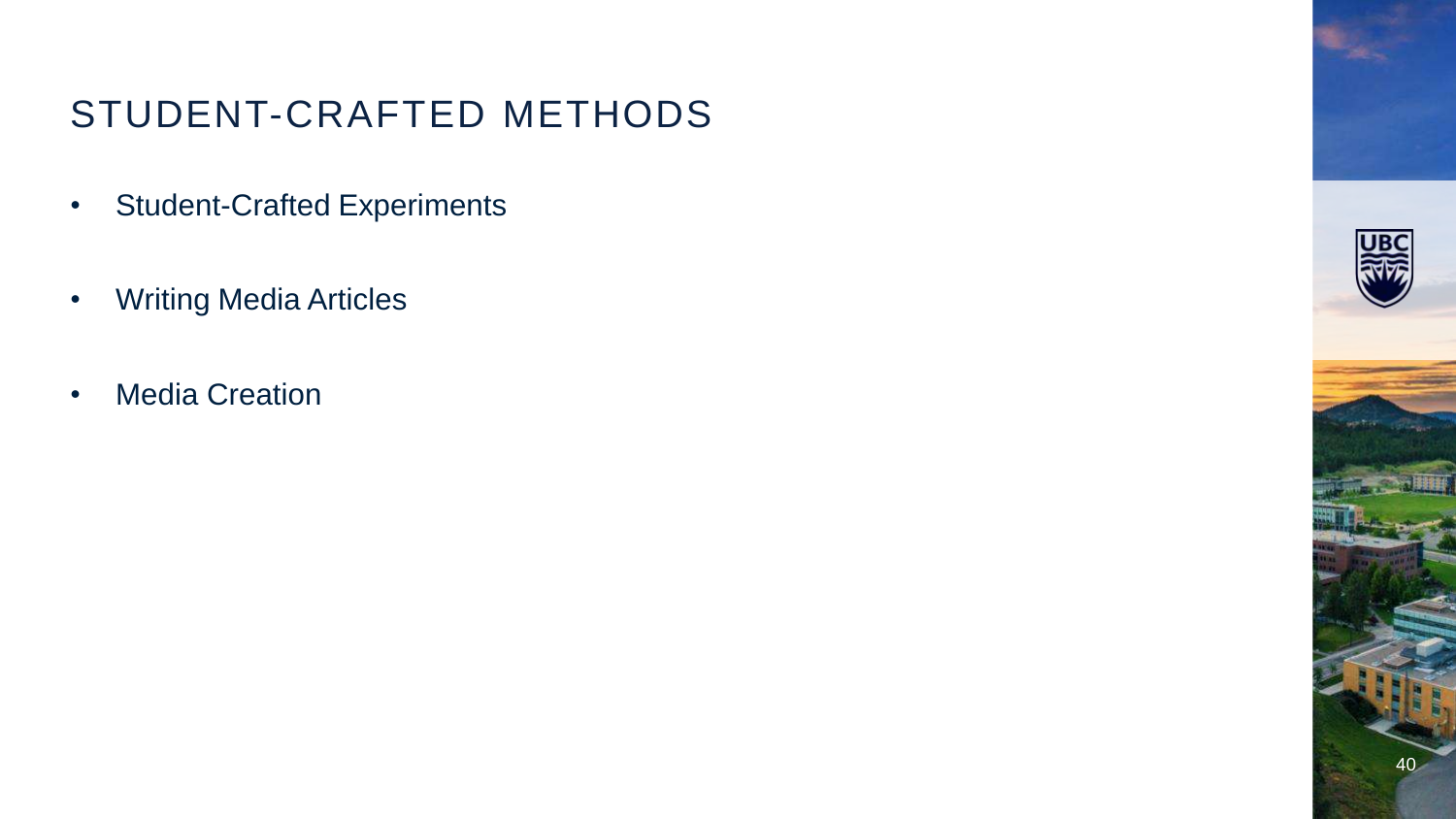## STUDENT-CRAFTED EXPERIMENTS



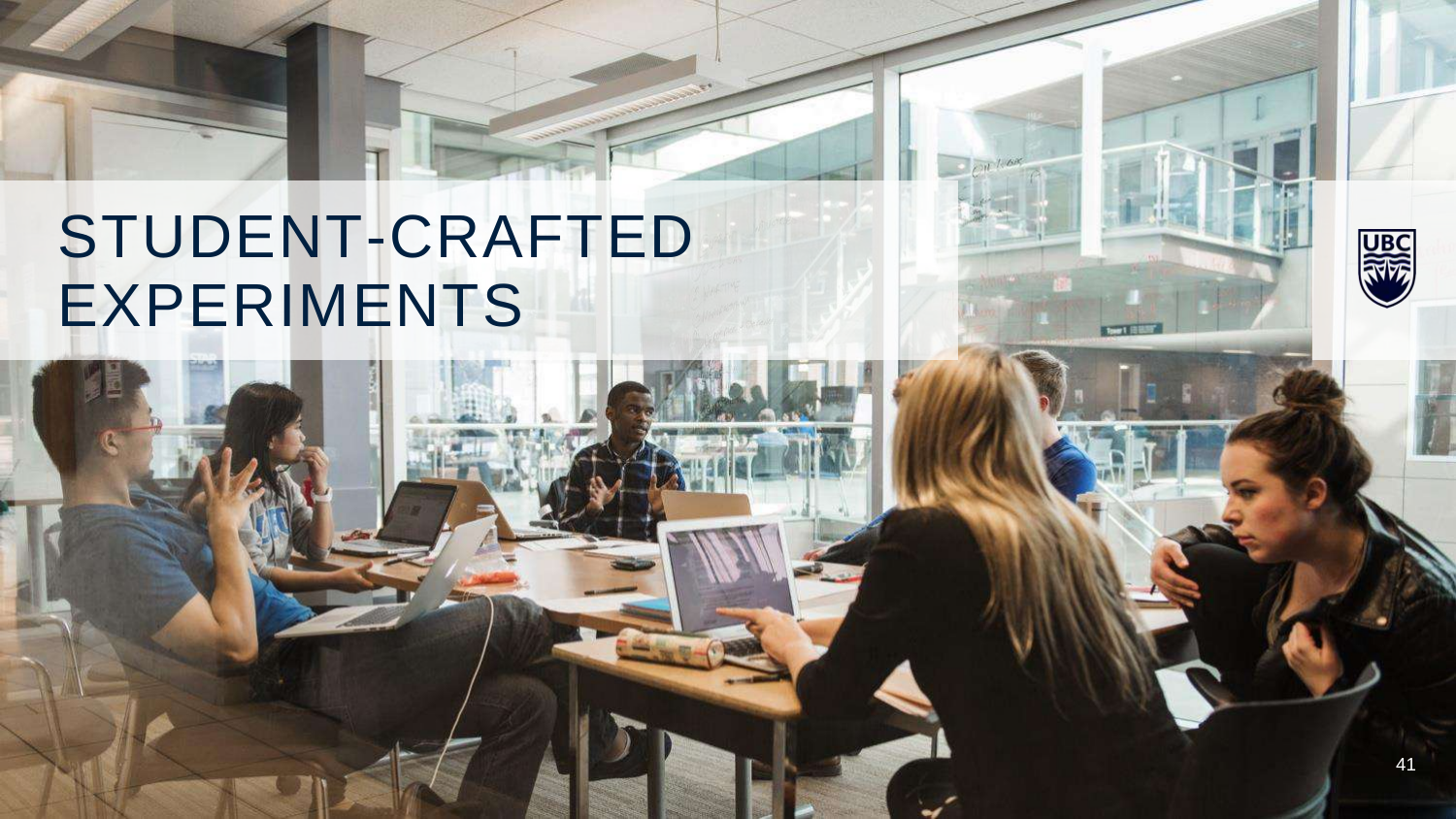### STUDENT-CRAFTED EXPERIMENTS

- Bosley (2016) proposes an assignment where students design their own experiment.
	- More beneficial than simply playing the experiment.
	- Assignment for an already existing course.
- Since 2015, I am teaching an "Experimental Economics" course.
	- The course is built around a final assignment requiring students to create an experiment.
	- Students must go through multiple steps before handing the final written report.
		- Playing the experiments,
		- Conducting an already existing experiments in class,
		- Proposing and designing an experiment,
		- Conducting their own experiments in class,
		- Presenting conclusions, including a self-critique of their experiment.



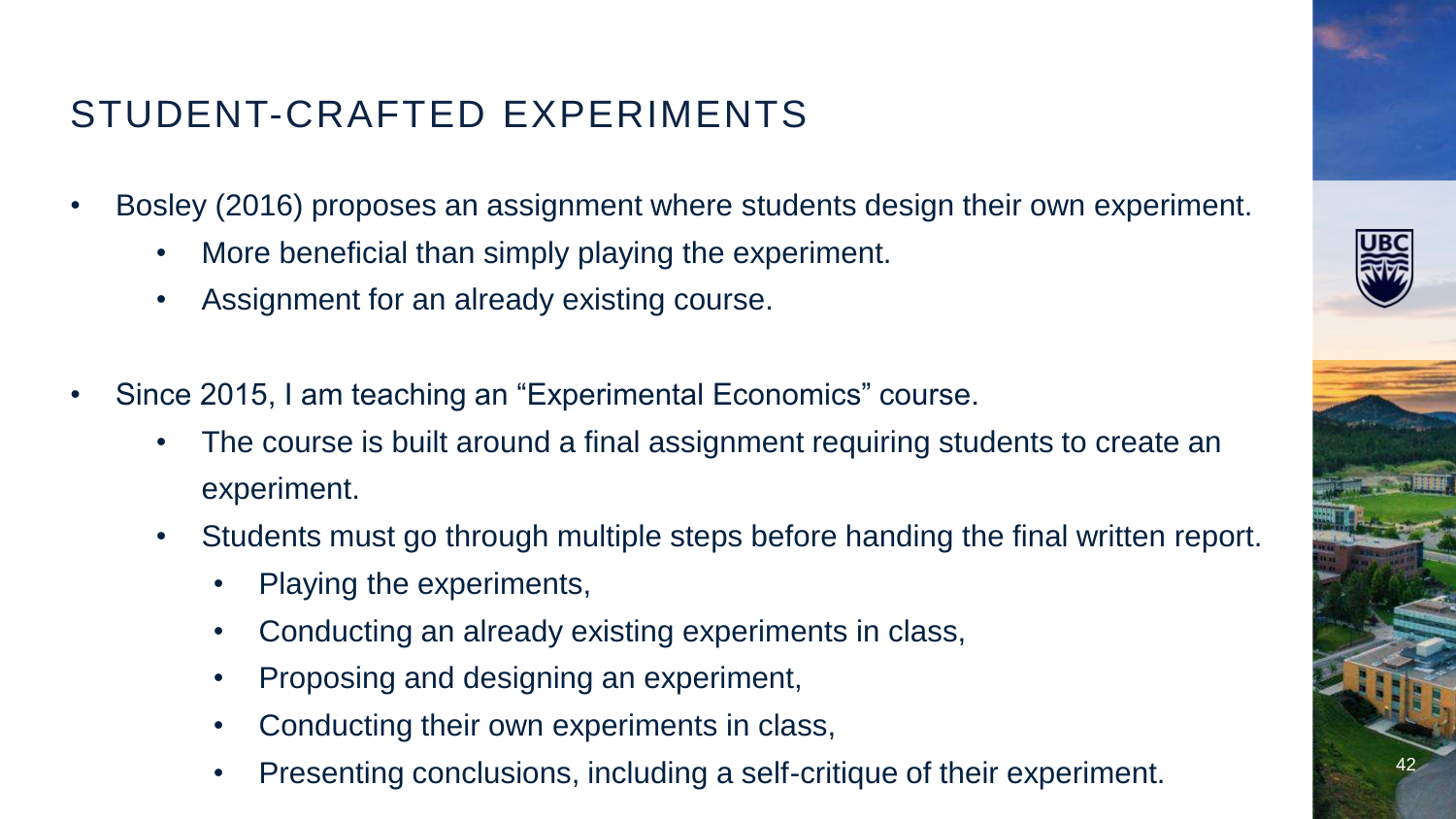### STUDENT-CRAFTED EXPERIMENTS

- Bosley (2016) reports that students were demonstrating strong motivation, stronger work attitudes and clearly appreciated the applicability to "real world" of the course.
- I have similar observation in my teaching evaluations. Multiple students refer to:
	- Their increased engagement,
	- The interactive learning framework,
	- The applicability to real world.
- Beneficial to student
	- Develop skills potentially transferable to the future career,
	- Increased understanding of economics concepts,
	- Develop a better ability to criticize their own work.

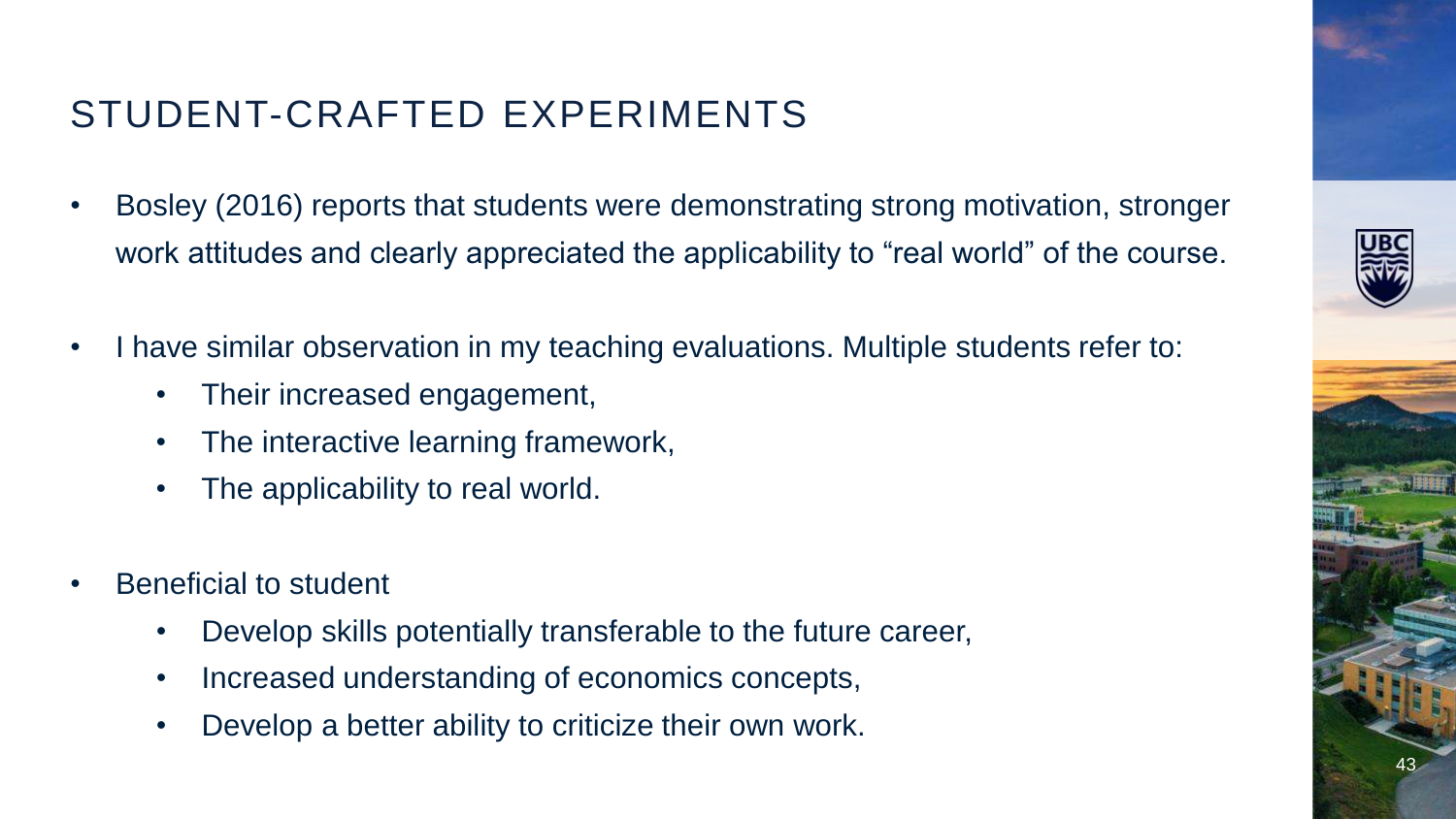## WRITING MEDIA ARTICLES



U<sub>B</sub>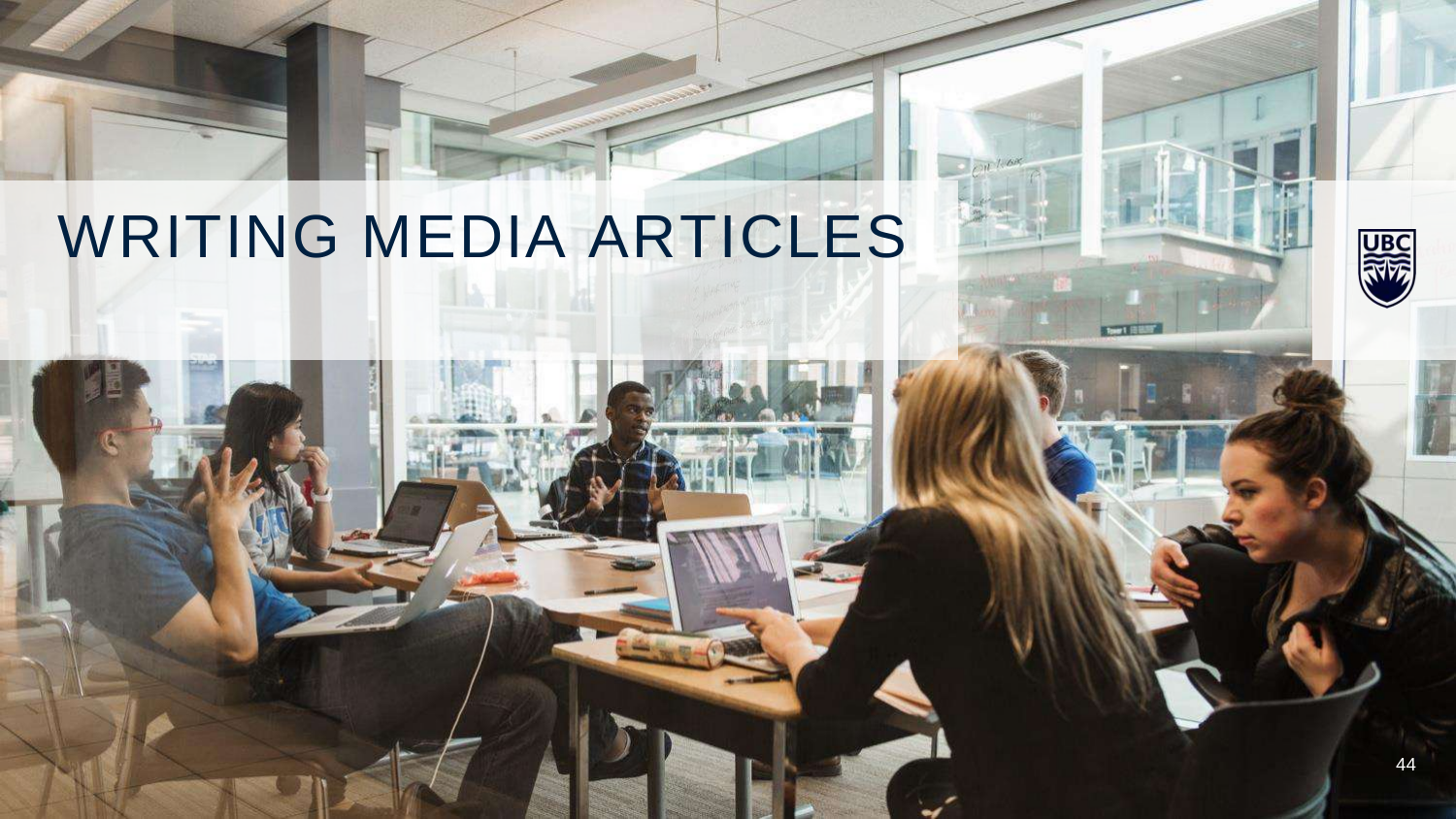### WRITING MEDIA ARTICLES

- Writing media articles is a good way for students to:
	- Apply economics skills and knowledge;
	- Develop communication/writing skills;
	- Learn to target an audience.
- Hall & Podemska-Mikluch (2015) and Cohen and & Williams (2019) require students to write op/eds as a component of their principles of economics courses.
- Picault (2021) presents a collaborative course where students interact with a journalist from a local media company.
	- Students write media articles and have a chance to be published by the media partner.
	- Interestingly, some of my students have presented a portfolio of writing samples to potential employers, and were able to secure jobs because of it.

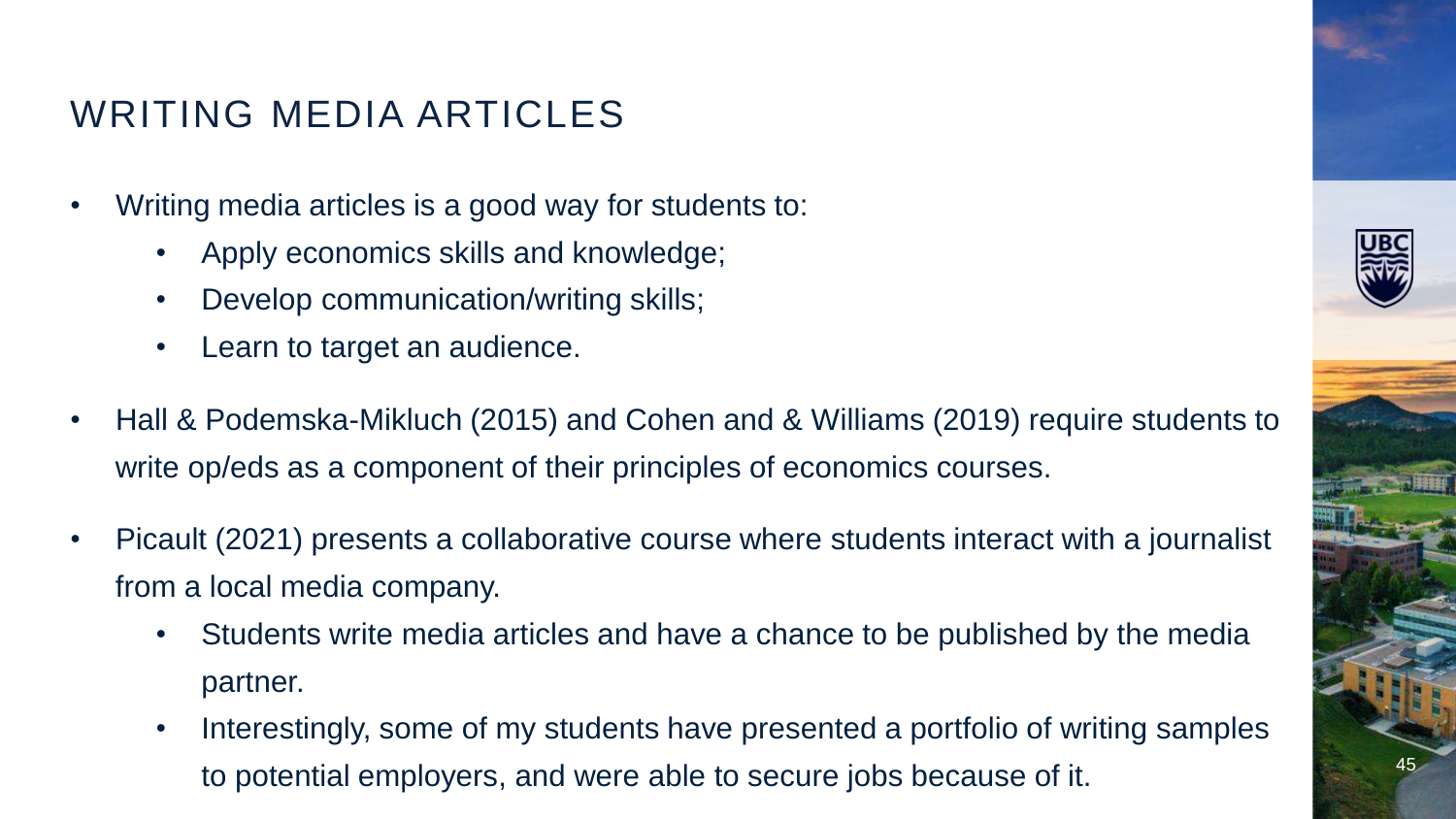## MEDIA CREATION



**UBC**<br>RWS

Tower1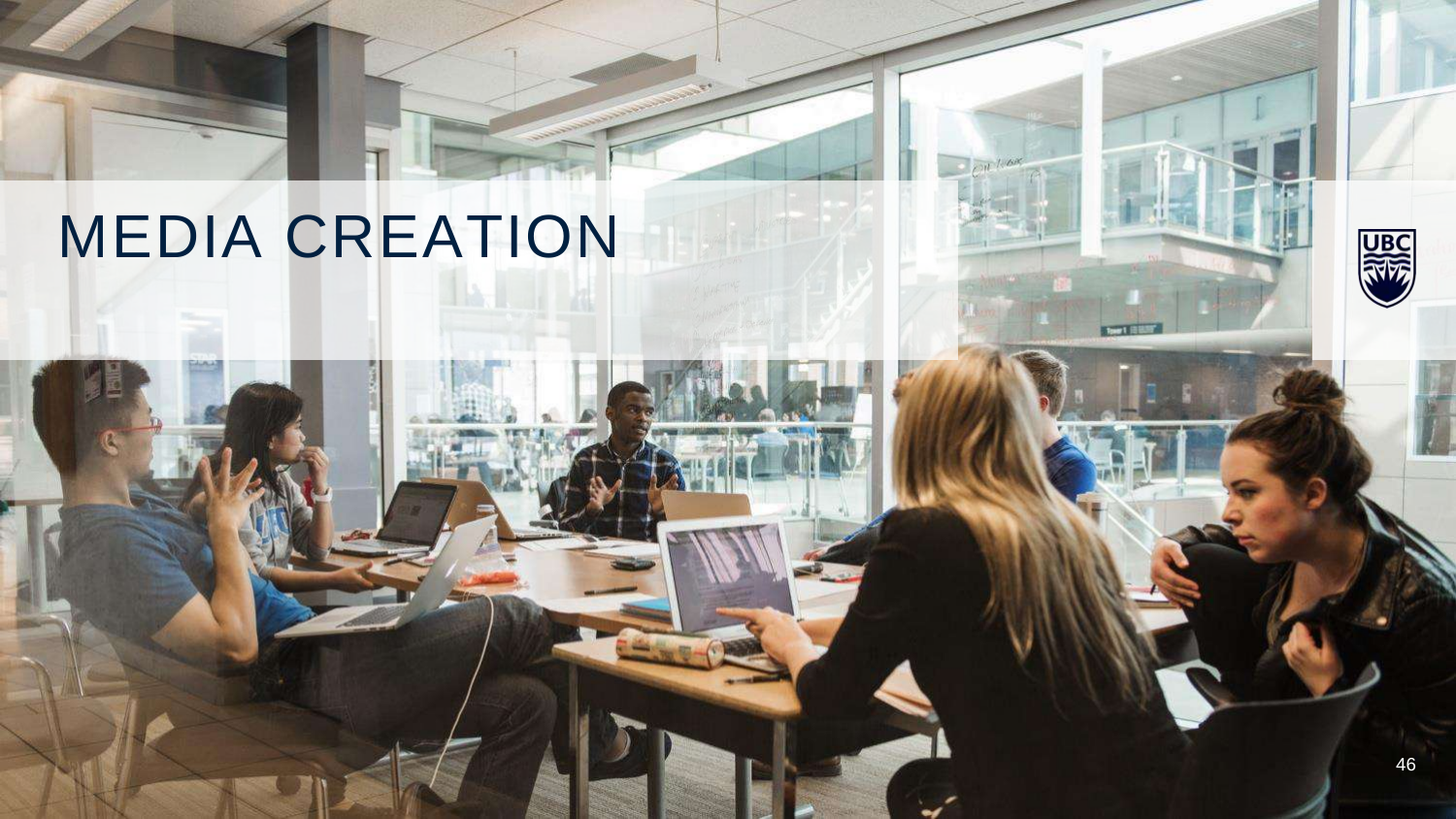### ECONSELFIES

- ECONSelfies (Al-Bahrani et al. 2016).
- Students take a picture of themselves that illustrate an economics concept.
	- Goal: portrait an economics concept directly in their reality.





A negative externality is an undesirable impact that an economic activity can have on others. This air pollution is a perfect example of a negative externality. #econselfie @scwolla





| ängêlică      |
|---------------|
| @AngelicaPalm |

@BlankenshipECON A record player & record are complementary goods. Together they establish joint demand #econselfie



5:48 PM - 7 Dec 2017



Felley

### Reggie Richardson  $m = 314$



Sale price must have been below equilibrium. Result = shortage. I'll get there earlier next time, #econselfie @scwolla







47

7:12 PM - 2 Mar 2017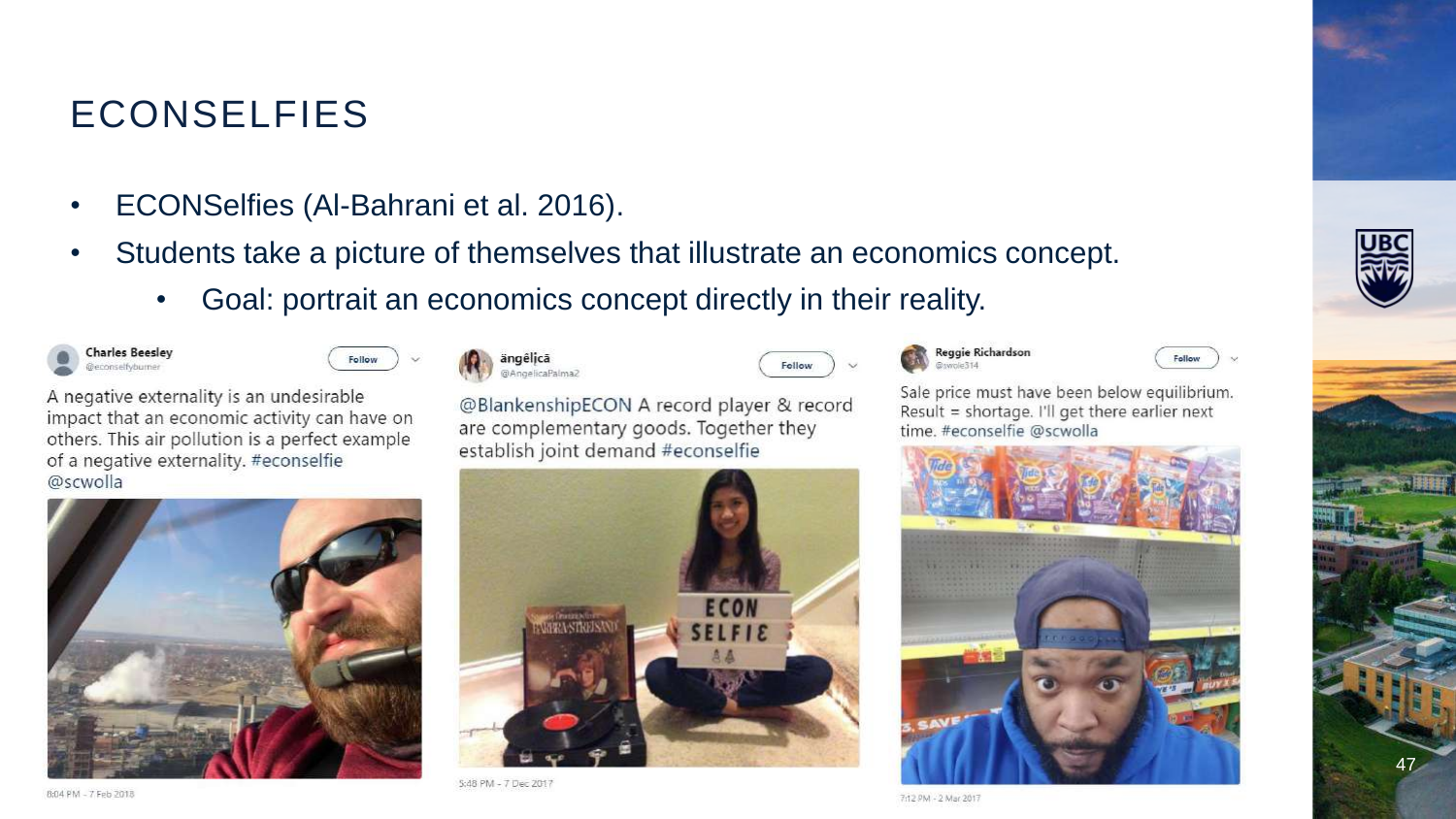### CREATING VIDEOS

- Video Scrapbooking (Al-Bahrani et al. 2016).
	- A Video using pictures students take to illustrate an economics concept.
	- Goal: portrait multiple economics concepts directly in their reality.
- Music Videos (Holder, et al. 2015, Al-Bahrani, et al. 2017, and Al-Bahrani and Thompson, 2019).
	- Choose a popular song;
	- Rewrite the lyrics so that they illustrate economics concepts;
	- Record own video clip.

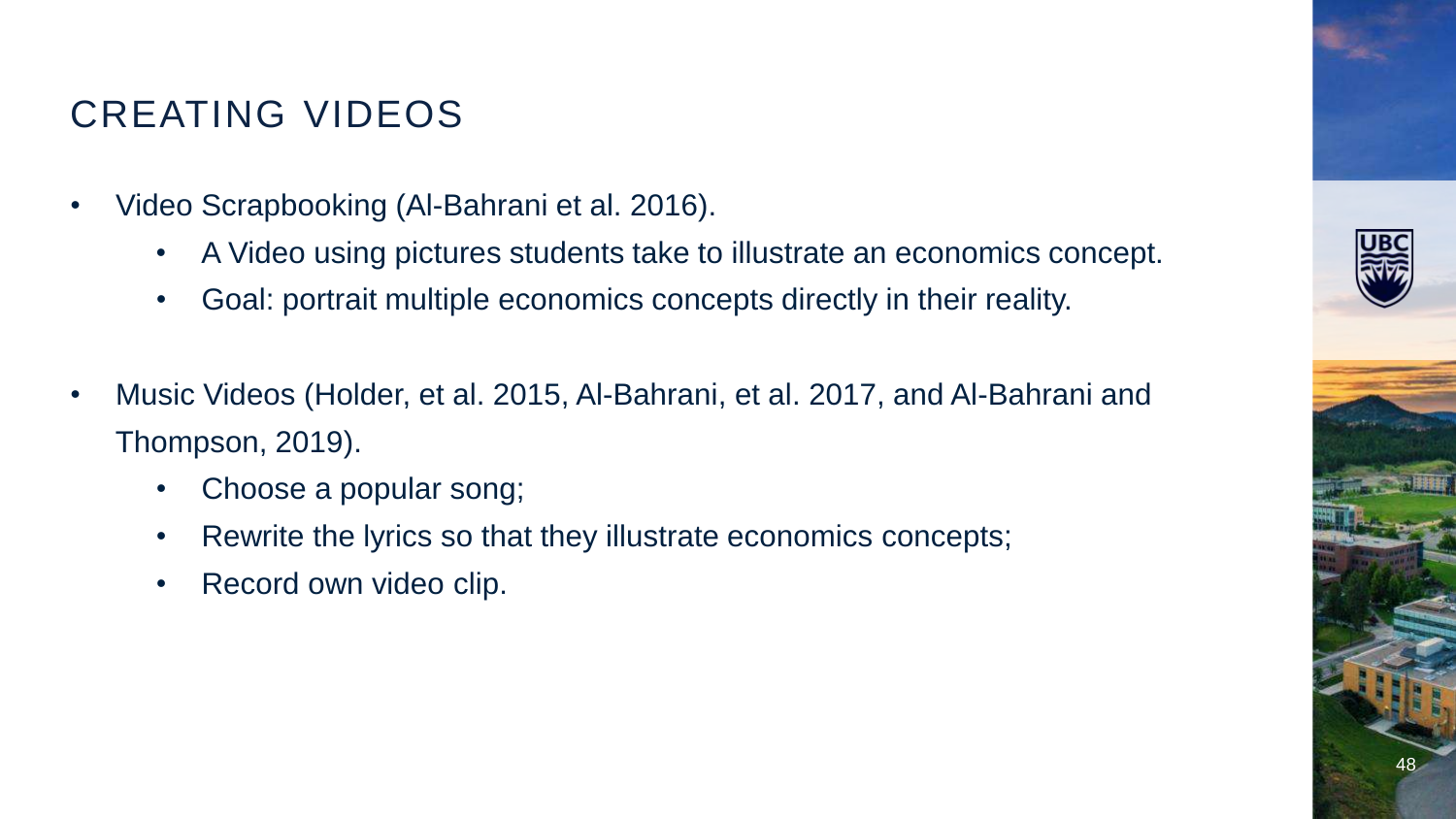### PODLEARNING

- Moryl (2016) requires students to create their own podcasts. <https://audioecon.com/podlearning/>
	- Group of 3 to 4 students.
	- 10-minute podcast.
	- Audience is pre-determined (general public, students, economists, etc.).
- Students are recommended to use a free software to produce the podcasts.
- Students typically report it takes between two and five hours to complete assignment.
- Moryl (2016) reports great students' response.
	- Improved their understanding of economics concepts.
	- Helped develop communications skills.